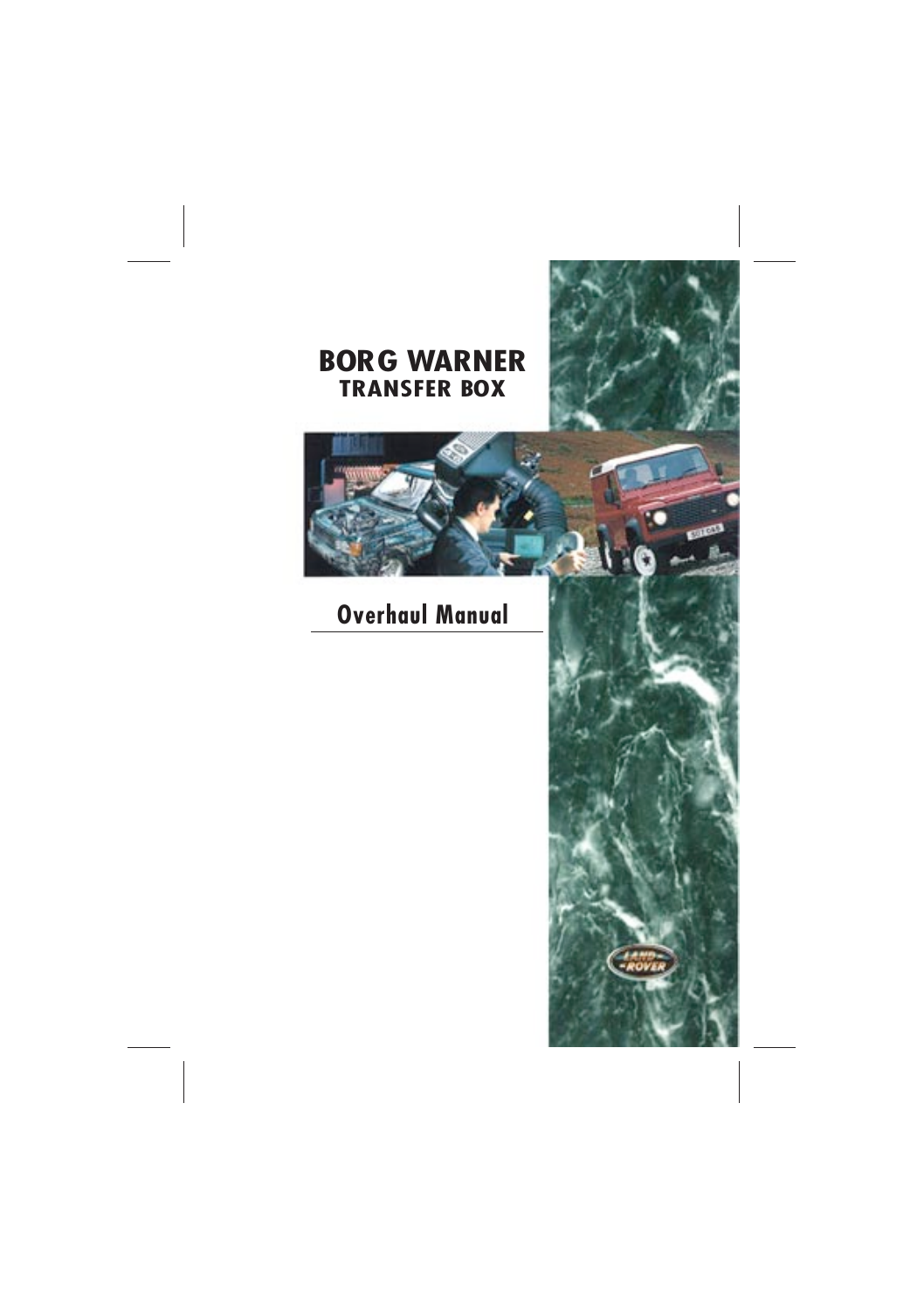# **BORG WARNER 44-62 TRANSFER BOX**

# **OVERHAUL MANUAL**

**This transfer box is used on the following models:**

**New Range Rover**

**Published by Rover Technical Communication**

 **1996 Rover Group Limited Publication Part No. LRL 0090ENG**

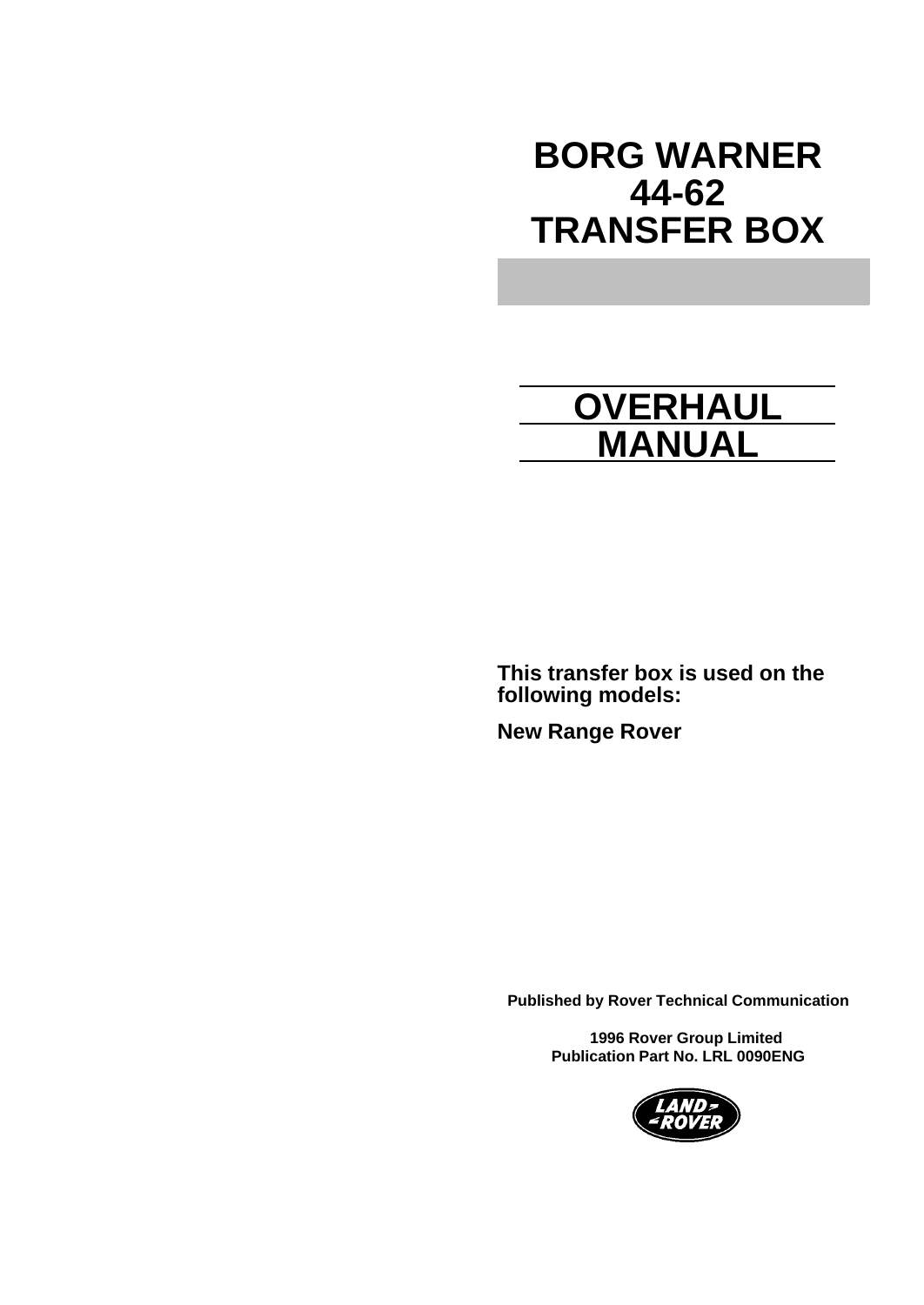#### **INTRODUCTION**

#### **How to use this Manual**

To assist in the use of this Manual the section title is given at the top and the relevant sub-section is given at the bottom of each page.

This Manual contains procedures for overhaul of the Borg Warner transfer gearbox on the bench. For all other information regarding General Information, Adjustments, removal of transmission unit and ancillary equipment, consult the relevant section of the New Range Rover Workshop Manual.

This Manual is divided into 3 sections, Description and Operation, Overhaul and Torque & Tools. To assist filing of revised information each sub-section is numbered from page 1.

Items numbered in the illustrations are referred to in the text. Overhaul operations include reference to Service Tool numbers and the associated illustration depicts the tool. Where usage is not obvious the tool is shown in use. Operations also include reference to wear limits, relevant data, torque figures, and specialist information and useful assembly details.

**WARNINGS, CAUTIONS** and **NOTES** have the following meanings:



**WARNING: Procedures which must be followed precisely to avoid the possibility of injury.**



**CAUTION: Calls attention to procedures which must be followed to avoid damage to components.**



**NOTE: Gives helpful information.**

#### **References**

Operations covered in this Manual do not include reference to testing the vehicle after repair. It is essential that work is inspected and tested after completion and if necessary a road test of the vehicle is carried out particularly where safety related items are concerned.

#### **Dimensions**

The dimensions quoted are to design engineering specification with Service limits where applicable.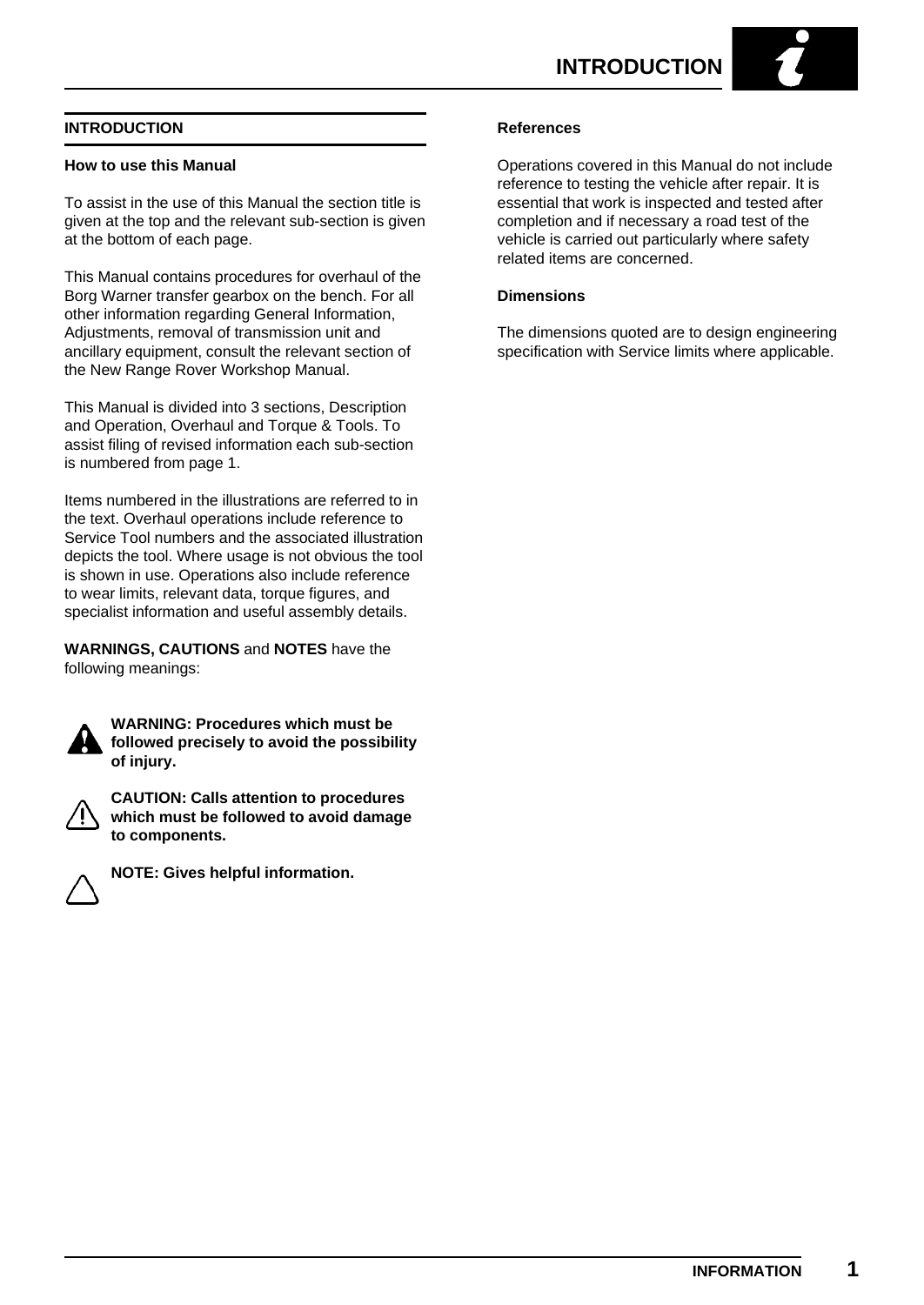#### **REPAIRS AND REPLACEMENTS**

When replacement parts are required it is essential that only Land Rover recommended parts are used.

Attention is particularly drawn to the following points concerning repairs and the fitting of replacement parts and accessories.

Safety features and corrosion prevention treatments embodied in the vehicle may be impaired if other than Land Rover recommended parts are fitted. In certain territories, legislation prohibits the fitting of parts not to the manufacturer's specification.

Torque wrench setting figures given in this Manual must be used. Locking devices, where specified, must be fitted. If the efficiency of a locking device is impaired during removal it must be renewed.

The Terms of the vehicle Warranty may be invalidated by the fitting of other than Land Rover recommended parts. All Land Rover recommended parts have the full backing of the vehicle Warranty.

Land Rover Dealers are obliged to supply only Land Rover recommended parts.

#### **SPECIFICATION**

Land Rover are constantly seeking to improve the specification, design and production of their vehicles and alterations take place accordingly. While every effort has been made to ensure the accuracy of this Manual, it should not be regarded as an infallible guide to current specifications of any particular component or vehicle.

This Manual does not constitute an offer for sale of any particular component or vehicle. Land Rover Dealers are not agents of Land Rover and have no authority to bind the manufacturer by any expressed or implied undertaking or representation.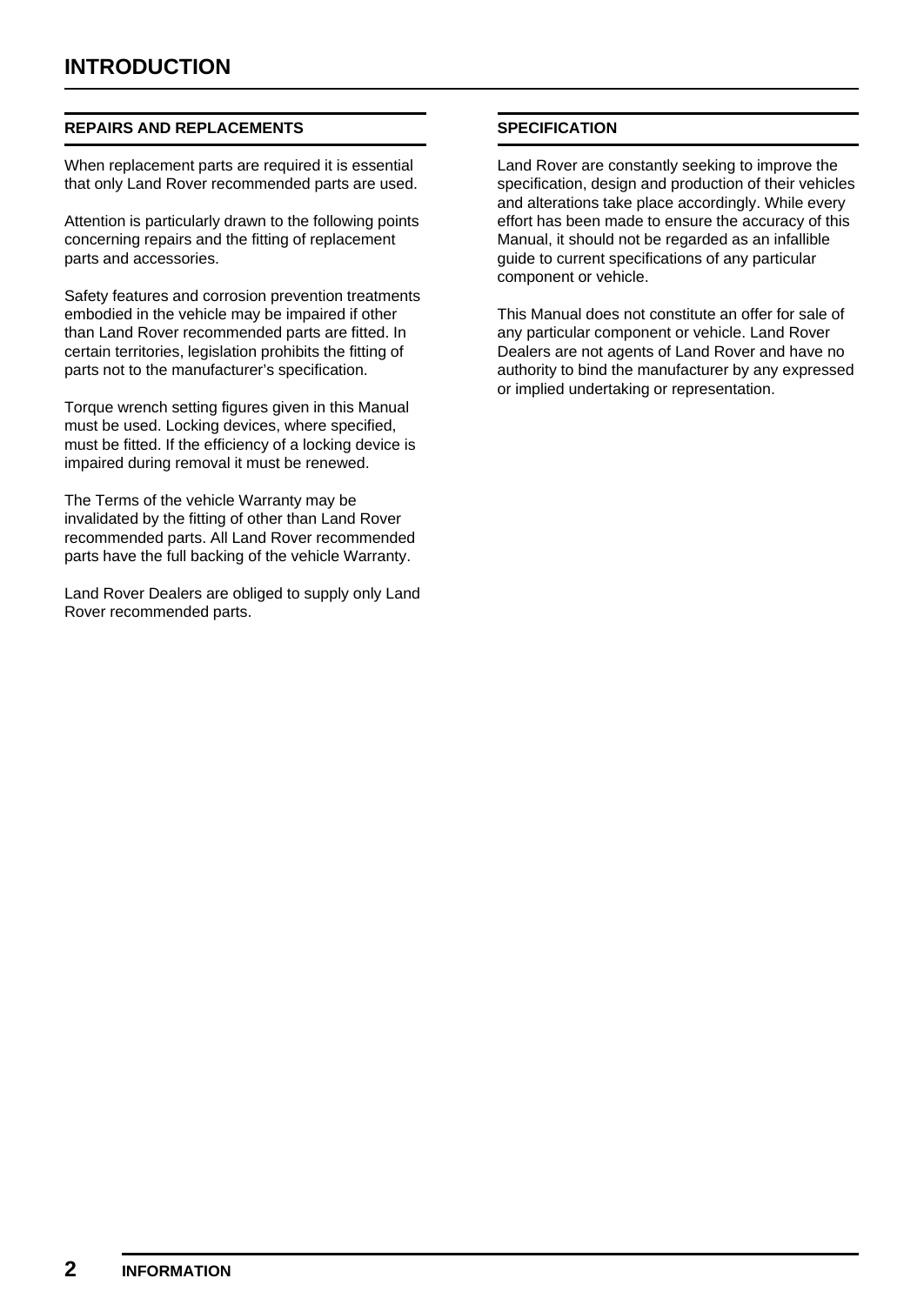

#### **GEARBOX COMPONENTS**



- **1.** Front casing transfer box
- **2.** Bolt front casing to rear casing
- **3.** Dowel transfer box to gearbox
- **4.** Viscous coupling
- **5.** Housing viscous coupling
- **6.** Bolt viscous coupling housing to front casing
- **7.** Bearing front output shaft
- **8.** Circlip bearing retention
- **9.** Oil seal front output shaft
- **10.** Drive flange front output shaft
- **11.** Sealing washer
- **12.** Plain washer
- **13.** Nut drive flange
- **14.** Circlip epicyclic gear to bearing
- **15.** Oil seal input shaft
- **16.** Epicyclic gear set
- **17.** Circlip bearing retention
- **18.** Bearing input shaft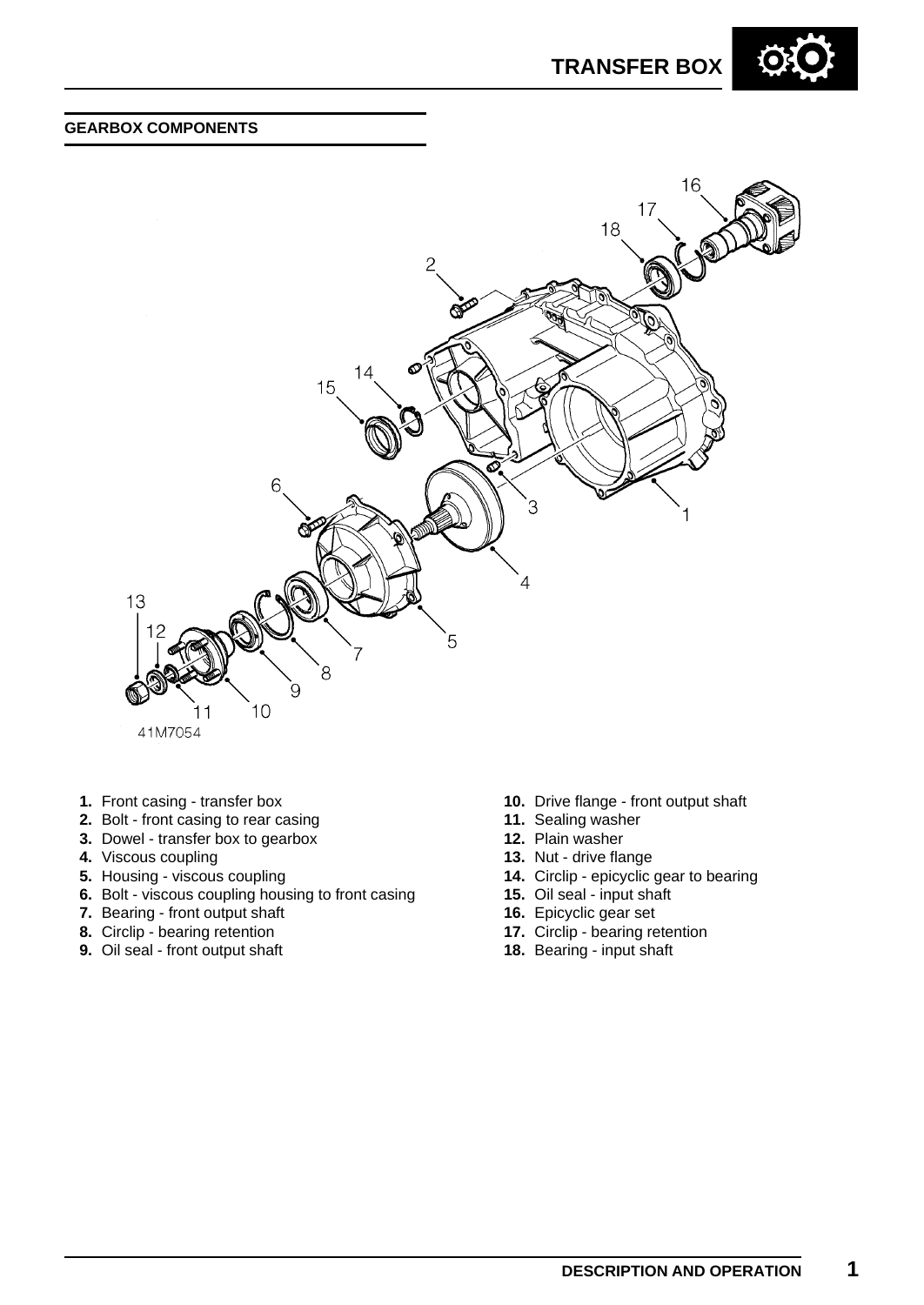

- **1.** Rear casing transfer box
- **2.** Dowel front casing to rear casing
- **3.** Circlip bearing retention
- **4.** Snap ring bearing to rear casing
- **5.** Bearing intermediate shaft
- **6.** Circlip oil pump retention
- **7.** Shim
- **8.** Oil pump
- **9.** Clip hose to pump
- **10.** Hose and strainer
- **11.** Magnet
- **12.** Circlip gear retention
- **13.** Intermediate shaft
- **14.** Gear
- **15.** Circlip gear retention
- **16.** Reduction hub
- **17.** Selector fork assembly
- **18.** Interlock spool
- **19.** Tube spacer
- **20.** Morse chain
- **21.** Bearing differential
- **22.** Differential assembly
- **23.** Bearing differential
- **24.** Circlip gear retention
- **25.** Rear output shaft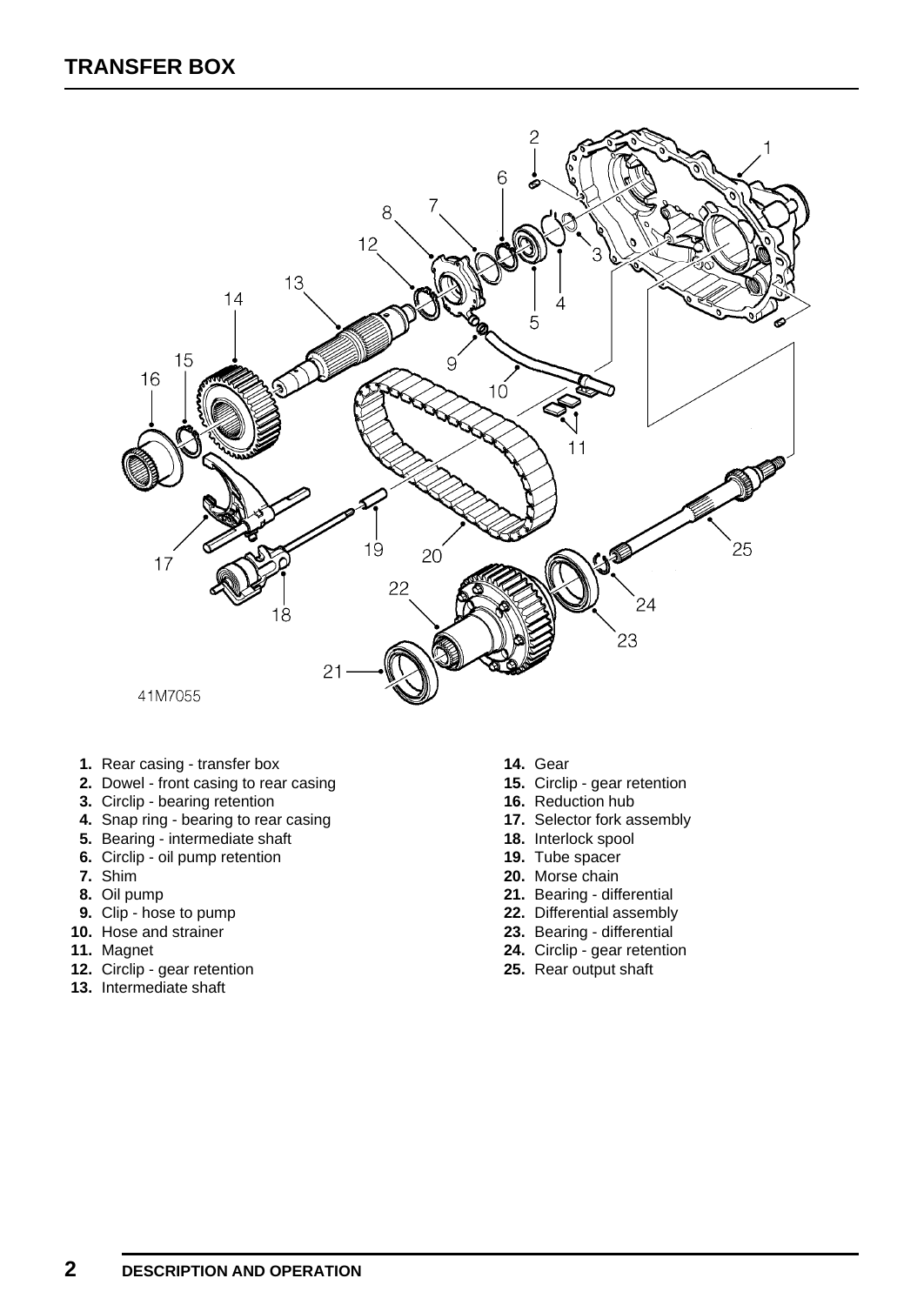



#### 41M7056

- **1.** Rear casing transfer box
- **2.** Plug oil drain
- **3.** Plug oil fill
- **4.** Sealing washer temperature sensor
- **5.** Temperature sensor
- **6.** Parking brake assembly
- **7.** Bolt parking brake to rear casing
- **8.** Bearing rear output shaft
- **9.** Circlip bearing retention
- **10.** Oil seal rear output shaft
- **11.** Dust shroud
- **12.** Drive flange rear output shaft
- **13.** Sealing washer
- **14.** Plain washer
- **15.** Nut drive flange
- **16.** Drum parking brake
- **17.** Screw drum to flange
- **18.** Oil seal interlock spool shaft
- **19.** 'O' ring seal speed sensor
- **20.** Speed sensor
- **21.** Bolt speed sensor
- **22.** Bolt ratio control motor to rear casing
- **23.** Ratio control motor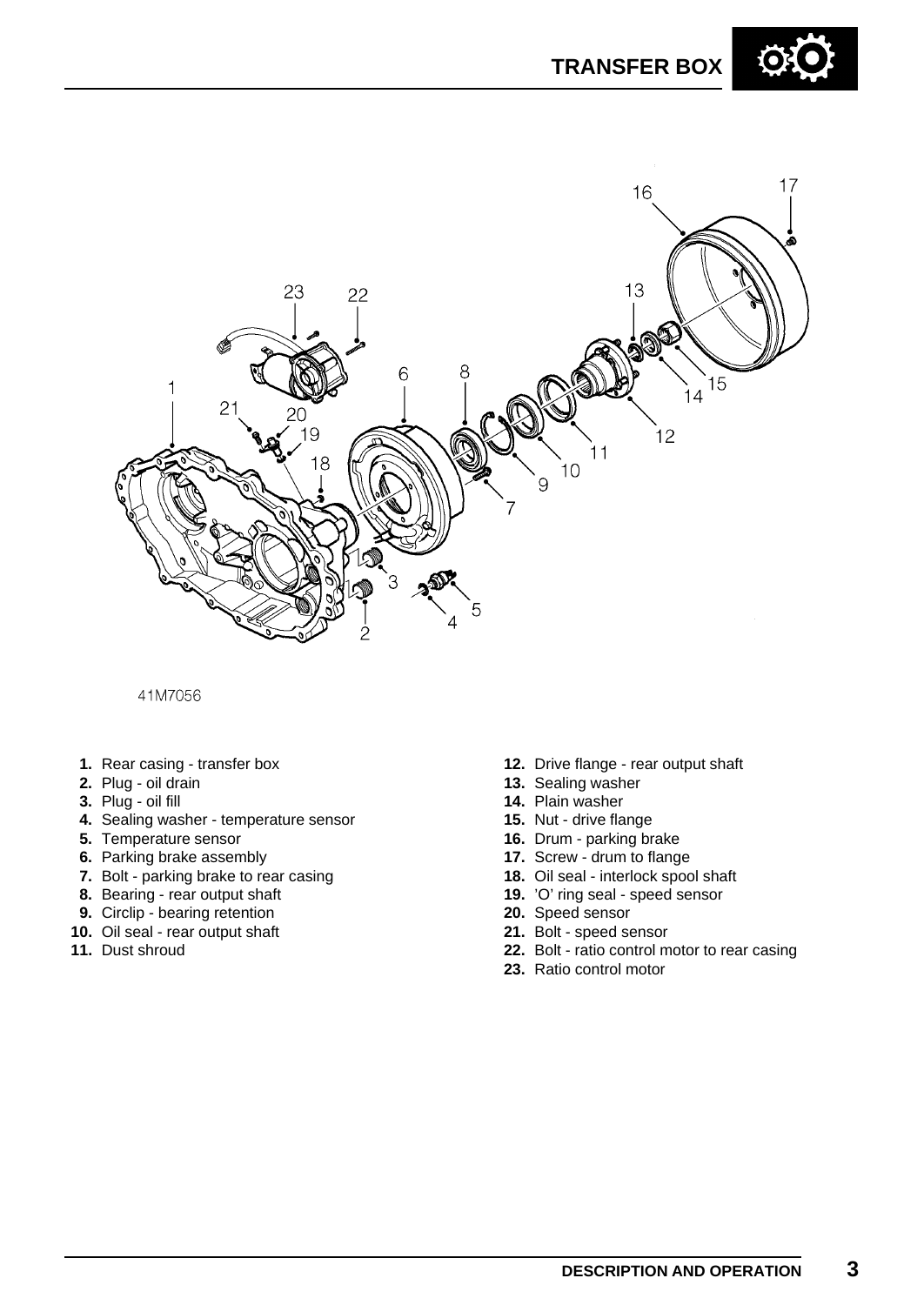#### **OPERATION**



41M7057

- **1.** Epicyclic gear set
- **2.** Reduction hub
- **3.** Drive gear
- **4.** Selector fork
- **5.** Oil pump
- **6.** Morse chain
- **7.** Raito control motor
- **8.** Rear output shaft
- **9.** Differential unit
- **10.** Viscous coupling unit
- **11.** Front output shaft
- **12.** Selector spool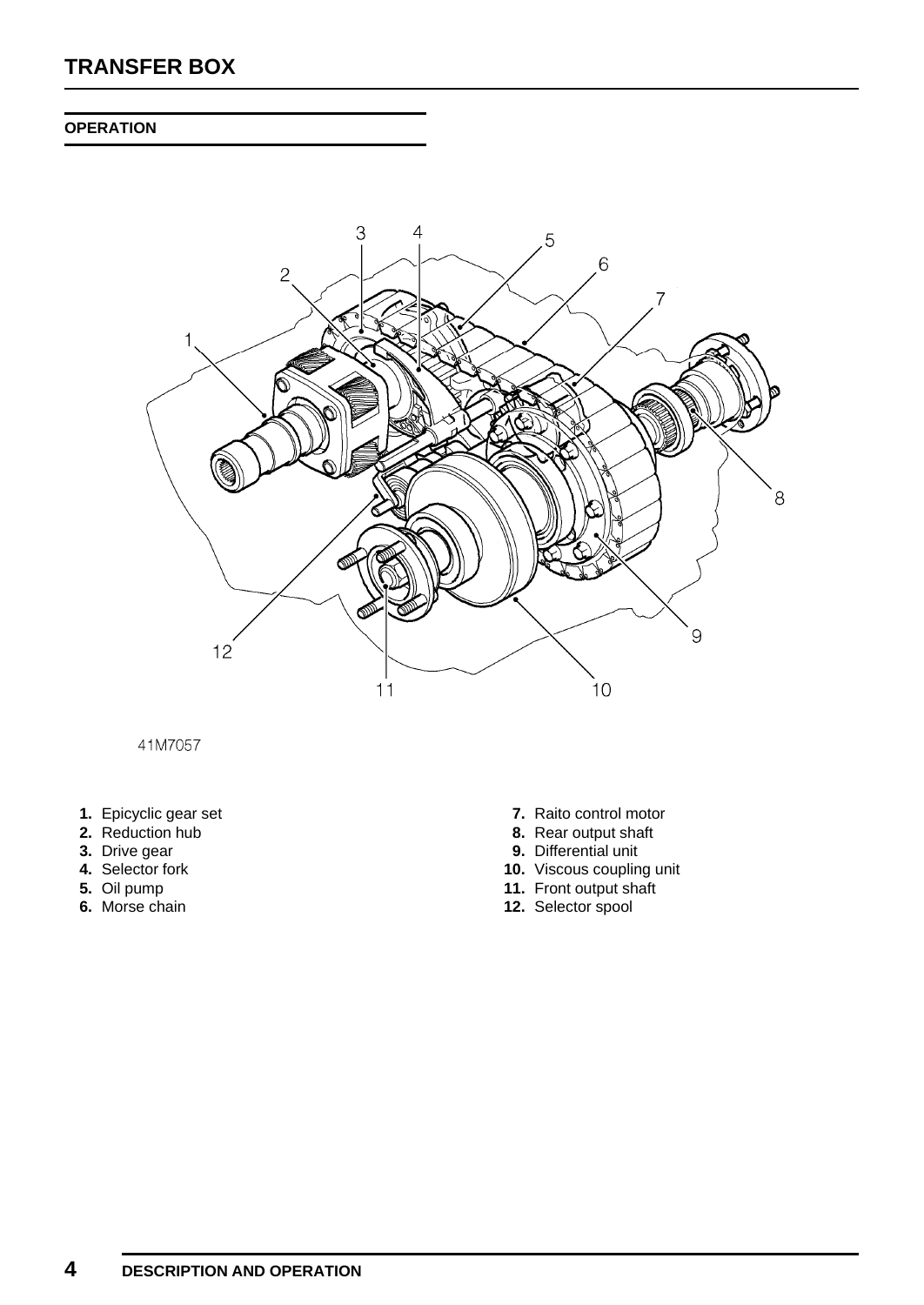

#### **Introduction**

The Borg Warner transfer box splits the drive from the main gearbox to the front and rear axles through the propeller shafts. Two speed ratios and a neutral position are provided by means of a single, epicyclic gear set. The two speed ratios, High and Low range, and neutral position are selected electronically by the ratio control motor.

A Morse chain transmits the drive through a gear from the intermediate shaft to the differential unit. The differential unit allows the front and rear output shafts to rotate at different speeds. A viscous coupling unit (VCU) limits the amount of slippage allowed between the front and rear output shafts and renders a conventional differential lock unnecessary.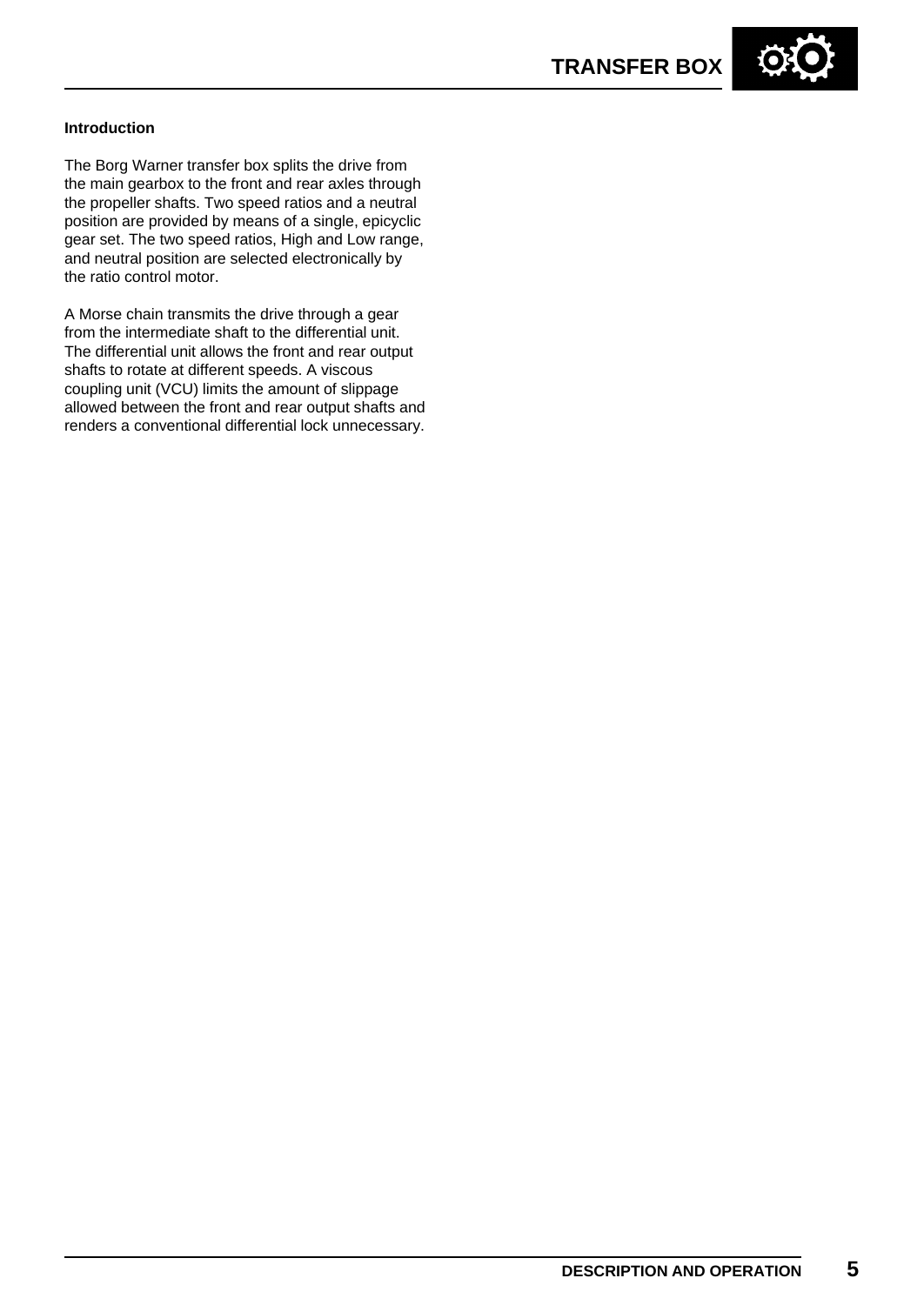#### **High and Low Range**



High and Low range are selected by the driver from a dashboard mounted switch on manual vehicles and via the selector lever on automatic vehicles. Transfer neutral is selected by inserting a 5 Amp fuse in position 11 of the driver's seat fuse box. Refer to Owner's Handbook.

Drive from the main gearbox is permanently engaged to the sun gear of the epicyclic gear set. When in High range (position B) the sun gear transmits drive directly to the reduction hub. The reduction hub and intermediate shaft rotate at the same speed as the main gearbox output shaft. When in Low range (position A) the reduction hub is driven through the planet carrier. The reduction hub and intermediate shaft rotate at a lower speed than the gearbox output shaft. When in transfer neutral, the reduction hub is positioned between the sun gear and planet carrier.

Changing between ratios is achieved by the reduction hub sliding along a splined section of the intermediate shaft to engage with the required gear. The ratio change mechanism comprises the ratio control motor, reduction hub, interlock spool and selector fork.

The interlock spool consists of a shaft which locates in the front casing and protrudes through the rear casing to engage with the ratio control motor. The shaft carries an aluminium casting with a helical cam track and two springs, which are anchored at one end to the shaft and at the other to the cam track casting.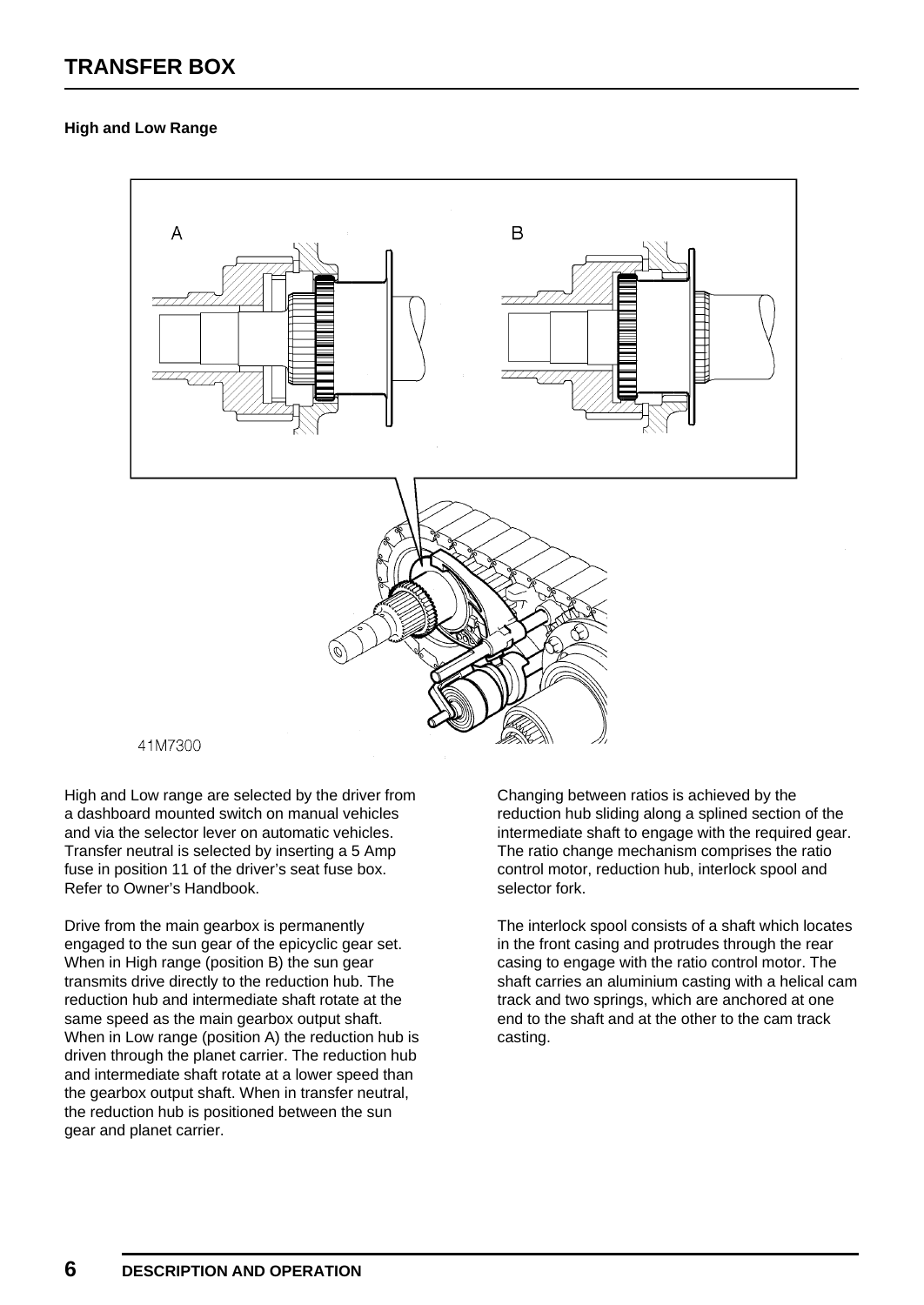The selector fork is mounted on a second shaft located within the front and rear casings but is able to slide in the casing mountings. A cam follower on the selector fork engages with the cam track of the interlock spool. When the ratio control motor rotates the interlock spool, the cam follower of the selector fork follows the cam track of the interlock spool. This converts rotational movement of the interlock spool into linear movement of the selector fork.

The selector fork is engaged to the reduction hub. Linear movement of the selector fork is transmitted to the reduction hub, moving it between High, Low and neutral positions. In the event of the reduction hub gear failing to mesh with the epicyclic gear set, wind-up of the interlock is prevented by the interlock spool springs. The springs apply a constant torque to the cam track casting until the reduction hub engages with the epicyclic gear.

#### **Ratio control motor**

The ratio control motor drives the selector mechanism and is controlled by the transfer box electronic control unit (ECU). The ECU monitors a number of variables including the position of the ratio control motor, the speed of the vehicle, and the drive ratio selected by the driver. When a ratio change is requested, the transfer box ECU checks that conditions are favourable for the change, for example that the vehicle speed is sufficiently low to permit engagement. The ECU then drives the ratio control motor to the required position. When the conditions for a ratio change are unfavourable, the transfer box ECU communicates instructions to the driver through the Message Centre and will not attempt to change ratios until the correct conditions are met.

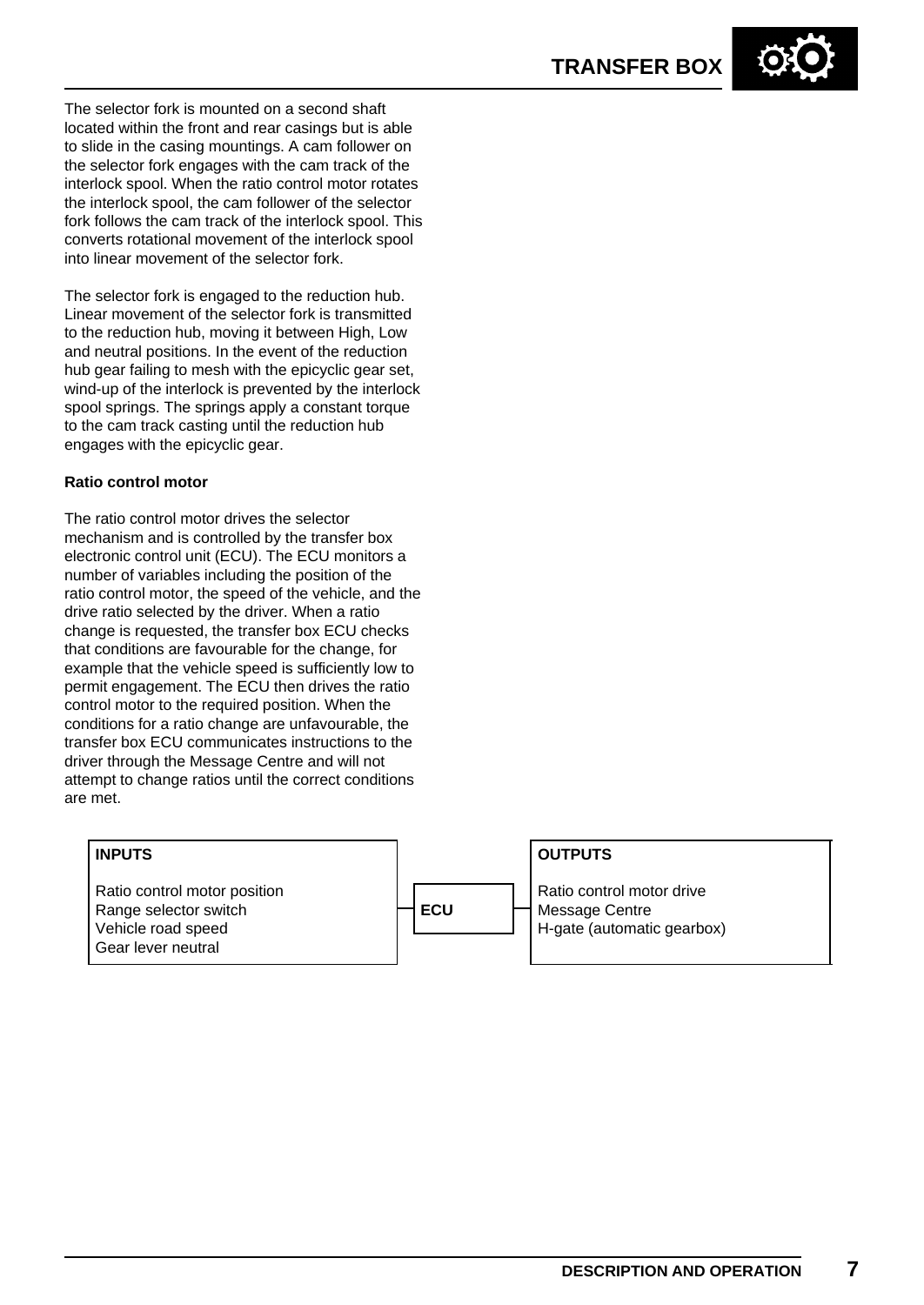#### **Differential unit**



The differential unit is driven from the intermediate shaft through a Morse chain. The outer casing of the differential unit is the differential input, while the sun gear provides the front output and the planet carrier the rear output.

The planet carrier contains three sets of gears, which mesh in pairs to maintain the correct directional relationship between front and rear differential outputs. The rear output shaft passes through the differential unit, engaging with the planet carrier and protruding through the sun gear shaft to locate to the VCU inner spline. The sun gear shaft locates to the VCU outer spline.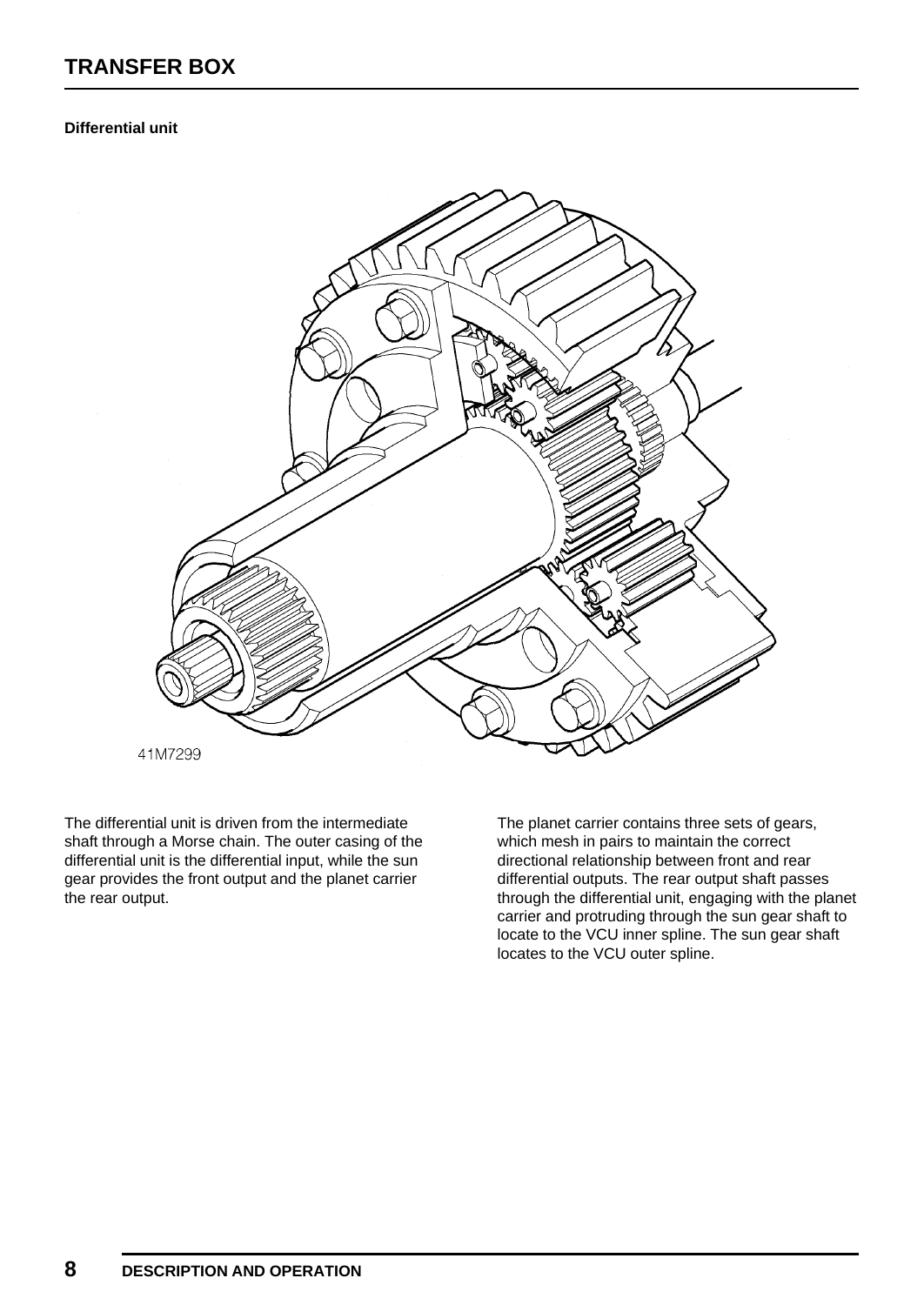#### **Viscous coupling (VCU)**



#### 41M7020

The VCU comprises a short cylinder which contains an inner shaft with slotted discs attached to its outer surface, and a similar set of discs attached to the inner surface of the cylinder. Both sets of discs are arranged so that they interleave alternately and in close proximity to each other. The VCU is sealed, and filled with a type of silicone jelly which has the property of increasing its viscosity with rises in temperature and shear forces.

Variations in speed between the front and rear output shafts are transmitted through the VCU, with the speed differential occurring between the inner shaft and the cylinder. In normal road conditions where the speed variation between front and rear shafts is low, the difference in rotational speed between the VCU discs is also low. As a result, the shear forces acting on the silicon jelly are marginal and offer little resistance to the different rotational speeds of the output shafts.

In cases where large rotational speed differences occur between the front and rear output shafts, such as in rough terrain conditions, the speed variation between the discs is high with a subsequent increase in the shear forces acting on the viscous jelly. The resulting increase in viscosity generates sufficient shear resistance to force both sets of discs to rotate at similar speeds, reducing axle slippage and loss of traction.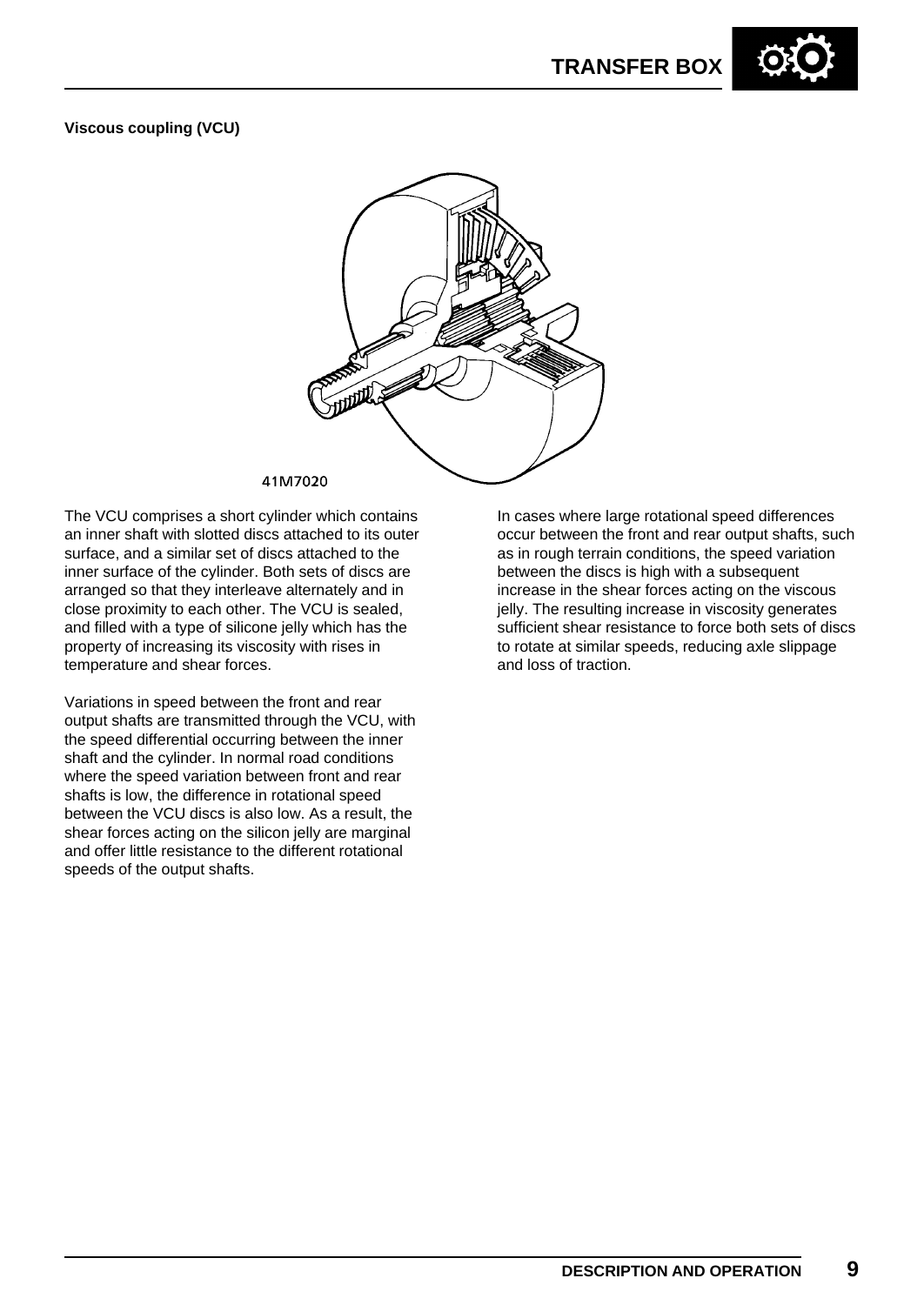#### **Lubrication**

Internal lubrication of the transfer gearbox is provided by a low pressure, plunger-type oil pump mounted on the rear of the intermediate shaft. Oil pick-up is through a strainer in the transfer box sump. From the pump, oil is supplied through the intermediate shaft to the epicyclic gear set. The differential and Morse chain are partially immersed in oil and lubricated as the components rotate. The VCU is a fully sealed unit and does not require separate lubrication.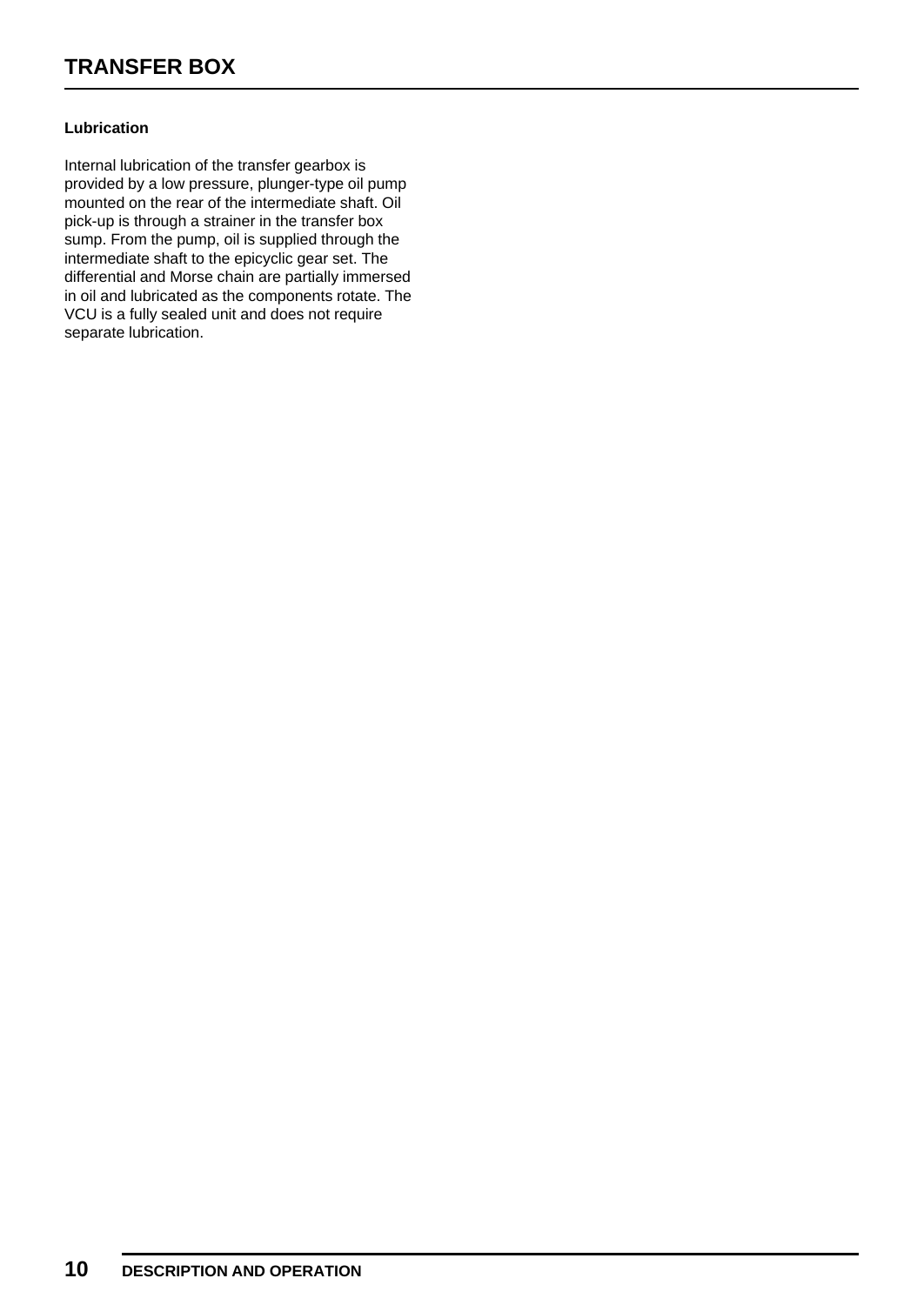

#### **Service repair no - 41.30.03/01**

#### **Remove**



- **1.** Remove 4 bolts securing motor to transfer box.
- **2.** Remove motor.

#### **Refit**

- **1.** Fit motor and engage to drive spindle.
- **2.** Tighten bolts to 10 Nm. (7 lbf.ft).

#### **INPUT SHAFT OIL SEAL**

#### **Service repair no - 41.20.50/01**

#### **Remove**



**1.** Using a flat bladed screwdriver free of rough edges, ease input shaft oil seal from transfer box front casing.



#### **CAUTION: Do not mark sealing surface of front casing.**

#### **Refit**

**1.** Clean sealing surface of front casing and running surface of input shaft. Ensure all traces of rubber are removed.



#### **CAUTION: Do not use a metal scraper as this may damage sealing surfaces.**

**2.** Lubricate oil seal sealing face with clean gearbox oil.



**3.** Position oil seal to transfer box front casing and fit oil seal using LRT-41-011.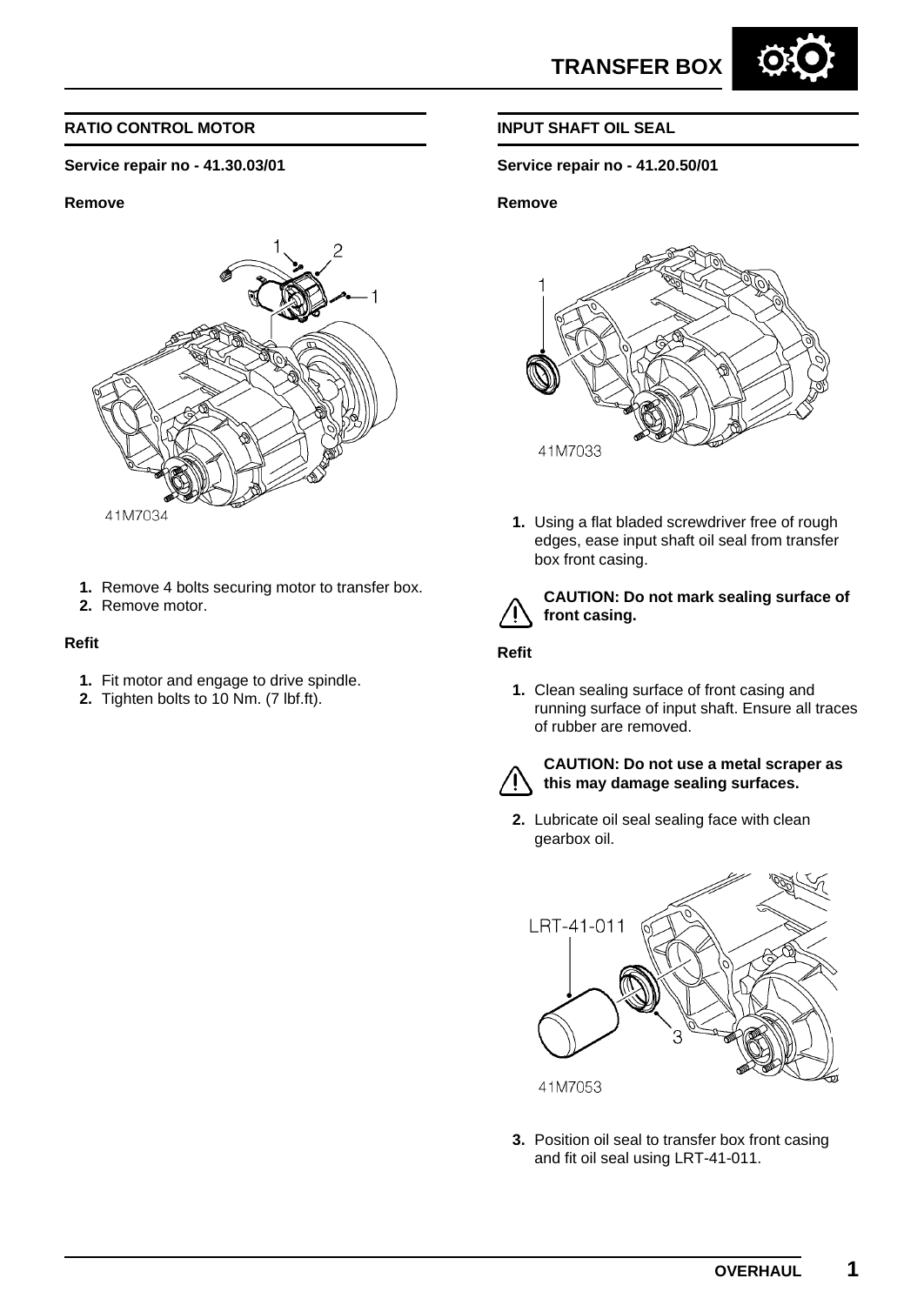#### **FRONT OUTPUT SHAFT DRIVE FLANGE**

#### **Service repair no - 41.20.15/01**

#### **Remove**



- **1.** Using LRT-51-003 to restrain front output shaft drive flange, remove and discard nut securing drive flange to front output shaft.
- **2.** Collect washer and seal.



**3.** Using LRT-99-500 if necessary, remove drive flange from front output shaft.

#### **Refit**

**1.** Clean running surface of drive flange. Ensure all traces of rubber are removed.



#### **CAUTION: Do not use a metal scraper as this may damage sealing surface.**

- **2.** Fit drive flange to front output shaft.
- **3.** Fit seal, washer and new nut to front output shaft.
- **4.** Using LRT-51-003 to restrain drive flange, tighten nut to 220 Nm. (162 lbf.ft)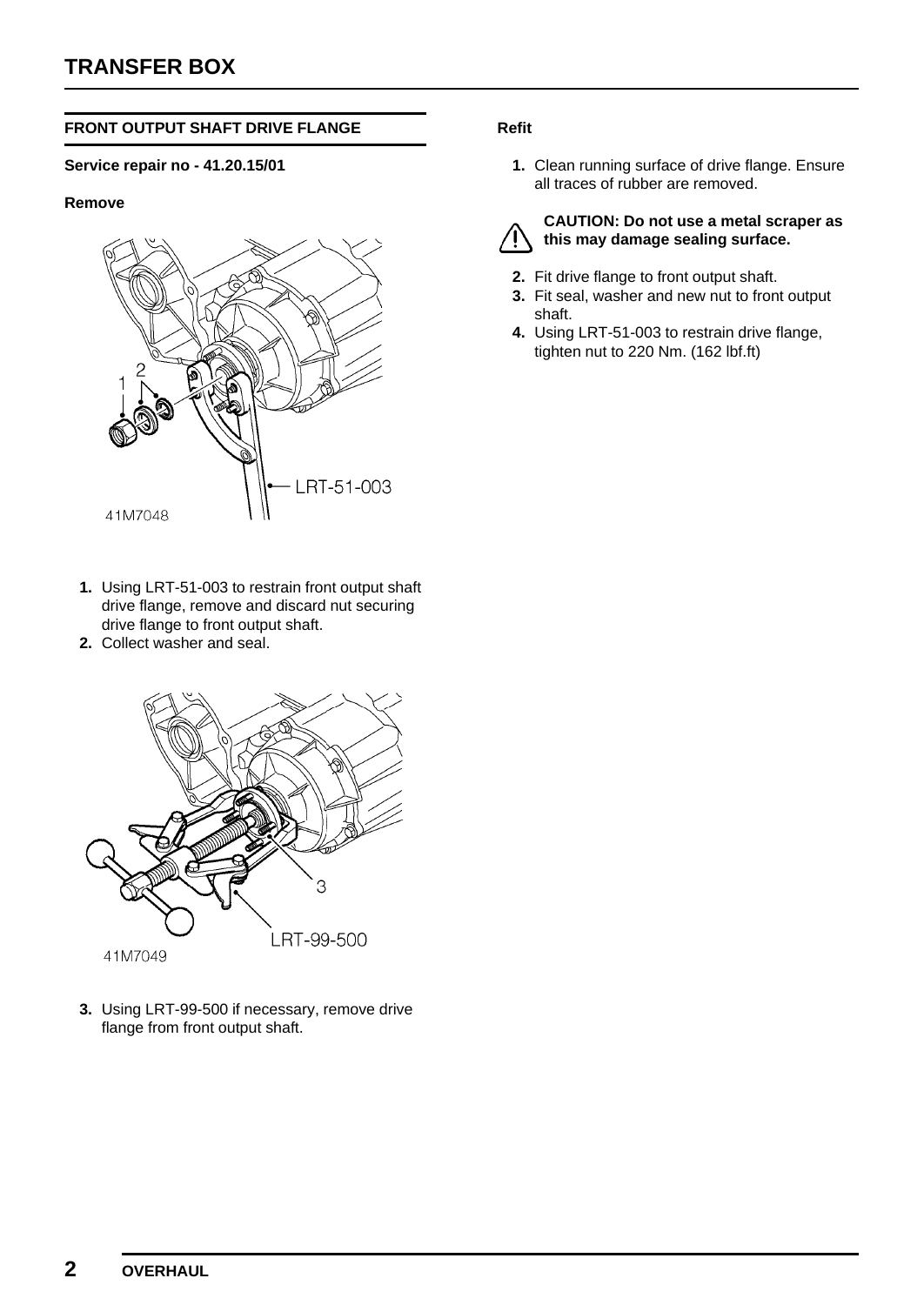

#### **FRONT OUTPUT SHAFT OIL SEAL**

#### **Service repair no - 41.20.51/01**

#### **Remove**

**1.** Remove front output shaft drive flange. **See this section.**



**2.** Using a flat bladed screwdriver free of rough edges, ease front output shaft oil seal from front casing.

**CAUTION: Do not mark sealing surface of front casing.**

**3.** Remove oil seal.

#### **Refit**

**1.** Clean sealing area of front casing and running surface of front drive flange. Ensure all traces of rubber are removed.



#### **CAUTION: Do not use a metal scraper as this may damage sealing surfaces.**

**2.** Lubricate sealing faces of new seal with clean gearbox oil.



- **3.** Using LRT-41-013 fit front output shaft oil seal to front casing. Ensure that seal is square to casing bore.
- **4.** Fit front output shaft drive flange. **See this section.**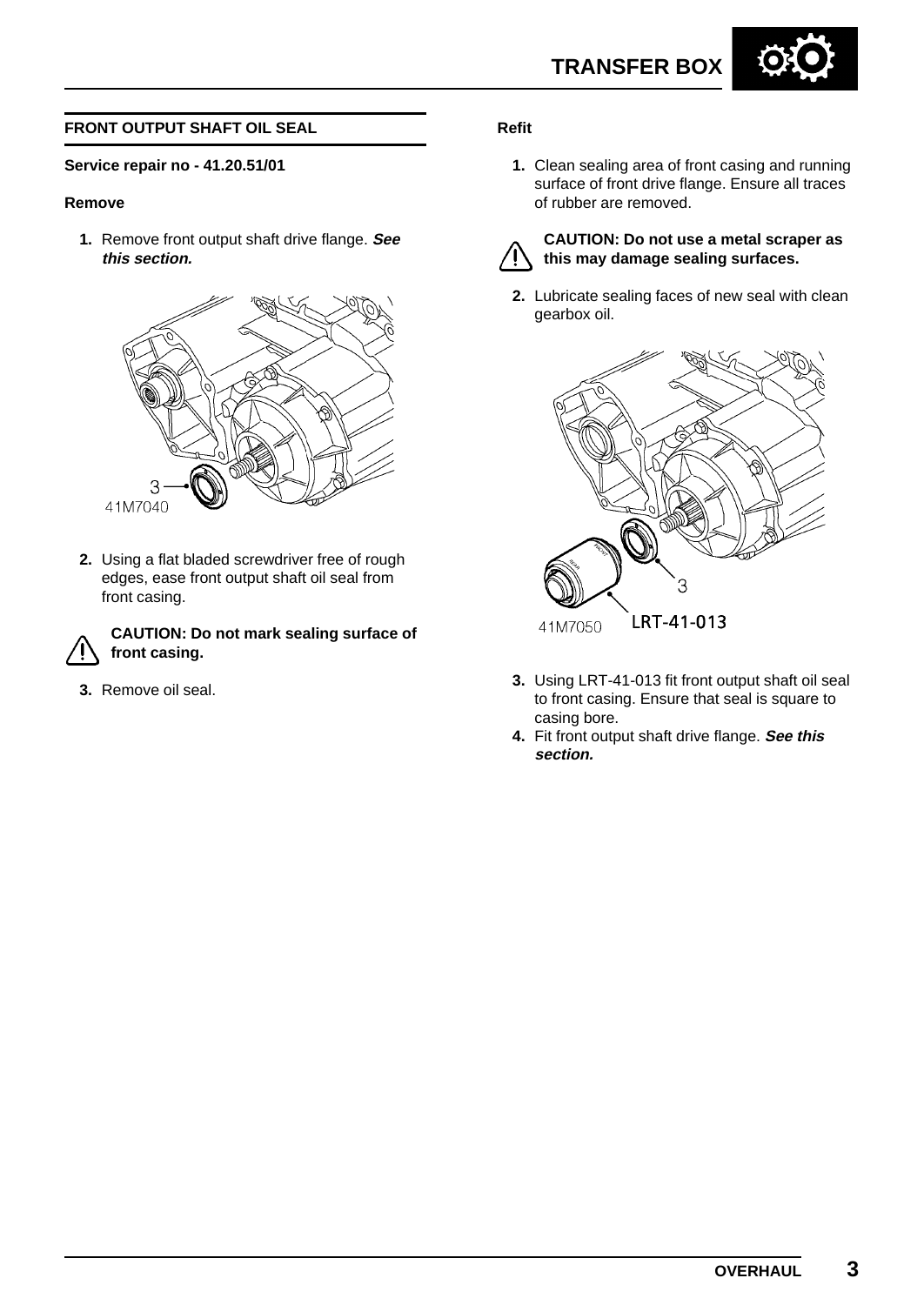#### **VISCOUS COUPLING UNIT (VCU)**

#### **Service repair no - 41.20.66/01**

#### **Remove**

**1.** Remove front output shaft drive flange. **See this section.**



41M7039

- **2.** Remove 6 bolts securing VCU housing to transfer box.
- **3.** With care, break front face RTV seal and remove VCU assembly. **Do not carry out further dismantling if component is removed for access only.**
- **4.** Press out viscous coupling from housing.



**CAUTION: Protect output shaft thread and do not use excessive force when pressing out viscous coupling.**

#### **Refit**

**1.** Clean mating surfaces of viscous coupling housing and transfer box.



#### **CAUTION: Do not use a metal scraper as this may damage sealing surfaces.**

- **2.** Clean bearing and VCU mating faces.
- **3.** Press VCU into bearing.
- **4.** Apply a continuous 2mm bead of sealant to VCU housing mating face. Path to be around inside of bolt holes.
- **5.** Fit VCU assembly to transfer box ensuring correct alignment of bolt holes before disturbing RTV bead.
- **6.** Fit bolts and progressively tighten to 35 Nm. (26 lbf.ft)
- **7.** Fit front output shaft drive flange. **See this section.**

#### **EPICYCLIC GEAR SET**

#### **Service repair no - 41.20.68/01**

#### **Remove**

**1.** Remove viscous coupling assembly. **See this section.**



- **2.** Remove 17 bolts securing halves of transfer box casing.
- **3.** Carefully break RTV seal and remove front transfer gearbox casing from rear casing.
- **4.** Position front casing, input shaft upwards. Position block of wood under epicyclic gear set.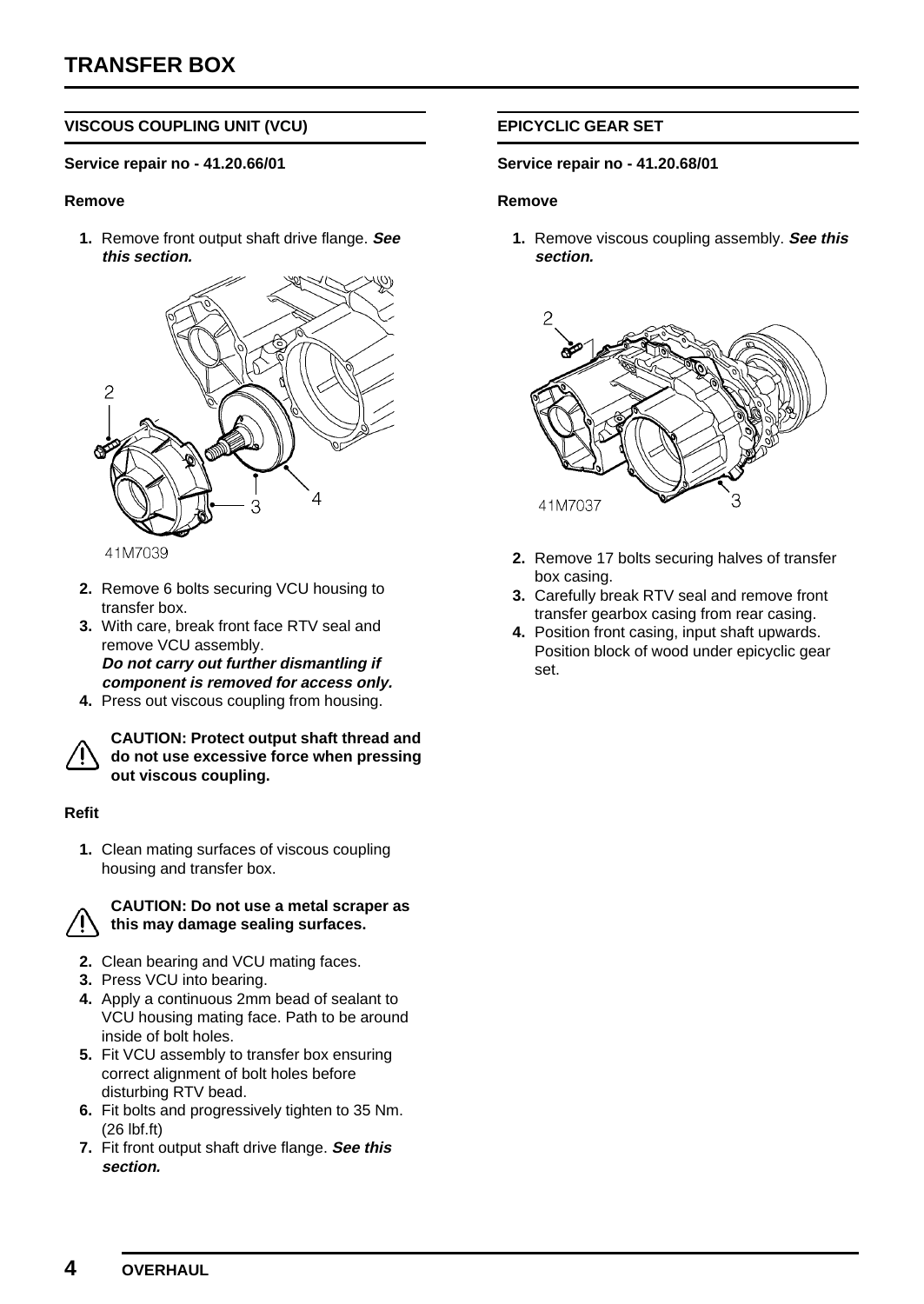



**5.** Using a flat bladed screwdriver free of rough edges, ease input shaft oil seal from front casing.

#### **CAUTION: Do not mark sealing surface of front casing.**

- **6.** Release circlip retaining epicyclic gear to front casing. Epicyclic gear set will fall onto block of wood.
- **7.** Remove epicyclic gear set.

#### **Refit**

**1.** Clean RTV sealant from front and rear casing mating surfaces.



#### **CAUTION: Do not use a metal scraper as this may damage sealing surfaces.**

- **2.** Clean bearing and input shaft mating faces.
- **3.** Clean sealing area of front casing and running surface of input shaft. Ensure all traces of rubber are removed from sealing surfaces.



#### **CAUTION: Do not use a metal scraper as this may damage sealing surfaces.**

- **4.** Fit epicyclic gear set to front casing.
- **5.** Fit circlip retaining epicyclic gear set to front casing.
- **6.** Lubricate sealing faces of seal with clean gearbox oil.



41M7052

- **7.** Using LRT-41-011 drift input shaft seal into front casing.
- **8.** If removed, fit 2 dowels to front casing.
- **9.** Apply a continuous 2 mm bead of RTV sealant to rear casing mating face. Path to be around inside of bolt holes.
- **10.** Fit front casing to rear casing, ensure bolt holes are aligned before disturbing RTV sealant.
- **11.** Fit bolts securing front casing to rear casing and progressively tighten to 35 Nm. (26 lbf.ft)
- **12.** Check freedom of rotation of input shaft and that rear output shaft rotates.
- **13.** Fit viscous coupling assembly. **See this section.**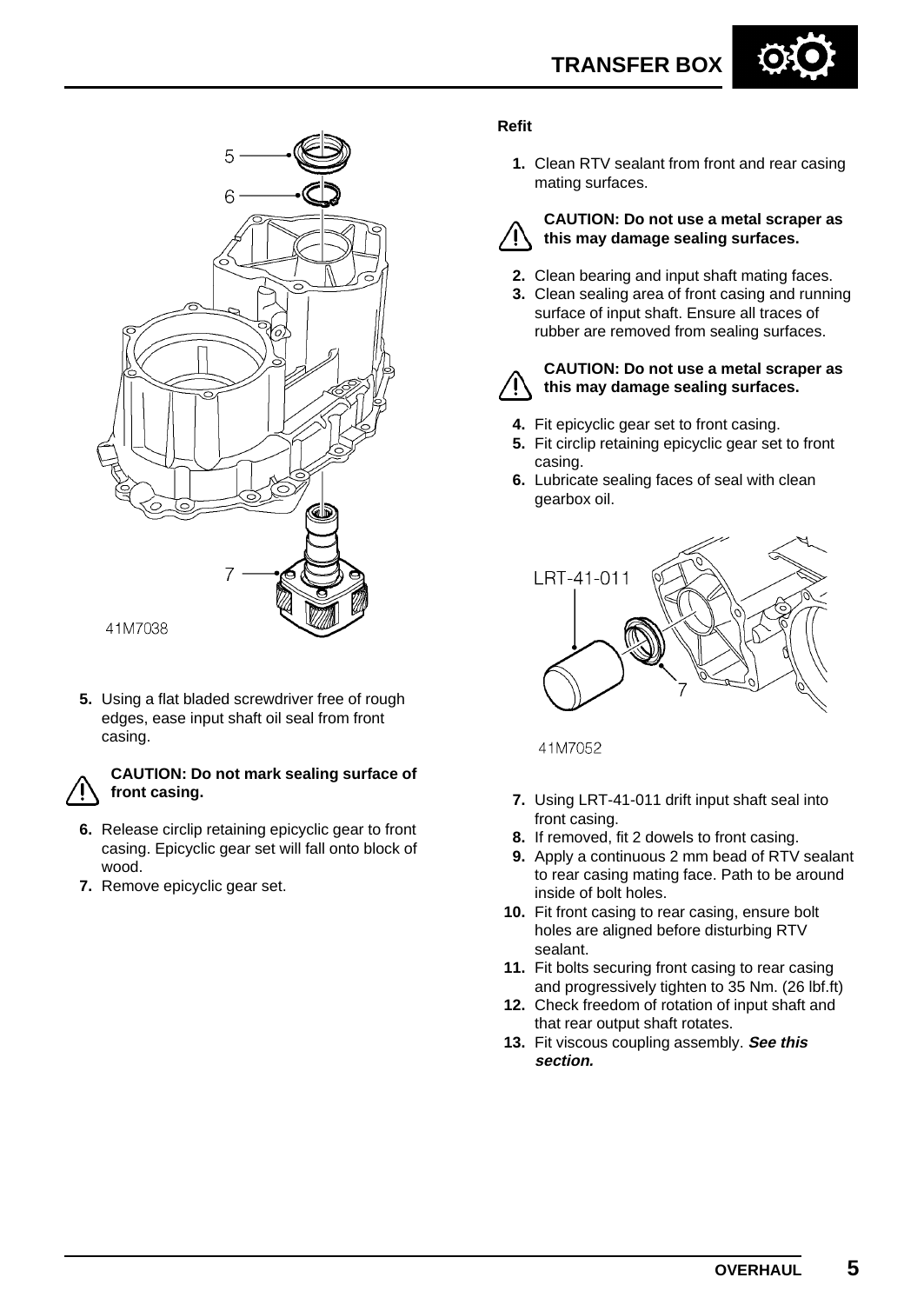#### **INPUT SHAFT BEARING**

#### **Service repair no - 41.20.65/01**

#### **Remove**

**1.** Remove epicyclic gear set. **See this section.**



- **2.** Remove snap ring retaining input shaft bearing to front casing.
- **3.** Press out input shaft bearing.

#### **Refit**

- **1.** Clean bearing and front casing mating faces, ensure casing is free from burrs.
- **2.** Press bearing into front casing.
- **3.** Fit snap ring retaining bearing to front casing.
- **4.** Fit epicyclic gear set. **See this section.**

#### **FRONT OUTPUT SHAFT BEARING**

#### **Service repair no - 41.20.08/01**

#### **Remove**

**1.** Remove viscous coupling unit (VCU). **See this section.**



41M7022

**2.** Using a flat bladed screwdriver free of rough edges, ease oil seal from VCU housing.



#### **CAUTION: Do not mark sealing surfaces of VCU housing.**

- **3.** Remove circlip retaining output shaft bearing to casing.
- **4.** Press out bearing from VCU casing.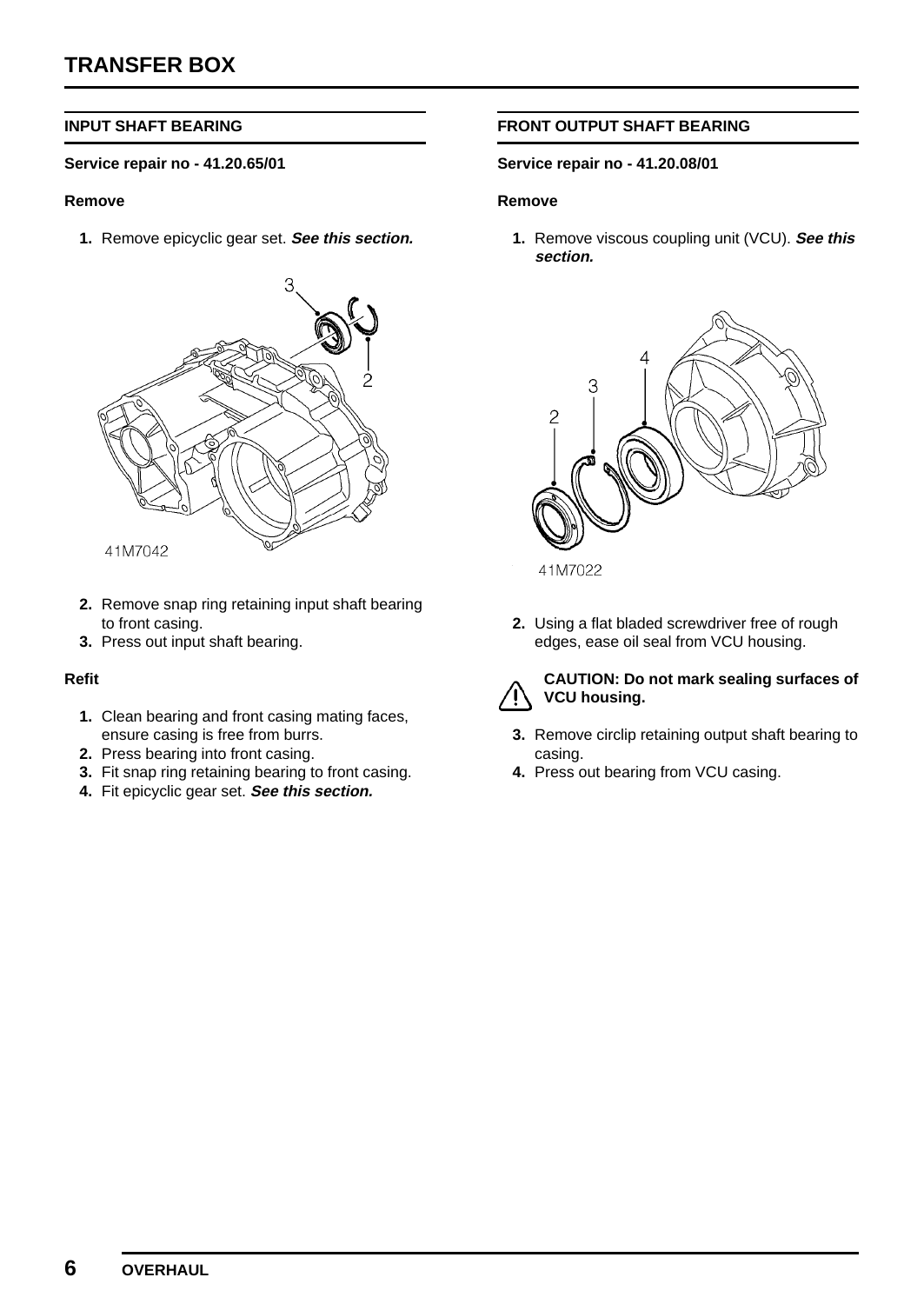#### **Refit**

**1.** Clean bearing and VCU casing mating faces.



**CAUTION: Do not use a metal scraper as this may damage sealing surfaces.**

- **2.** Press bearing into VCU housing and fit retaining circlip.
- **3.** Clean sealing area of VCU housing and running surface of front output shaft drive flange. Ensure all traces of rubber are removed.



**CAUTION: Do not use a metal scraper as this may damage sealing surfaces.**



- 
- **4.** Using tool LRT-41-013 , drift oil seal into VCU housing. Ensure the seal is square to housing bore.
- **5.** Fit VCU to housing. **See this section.**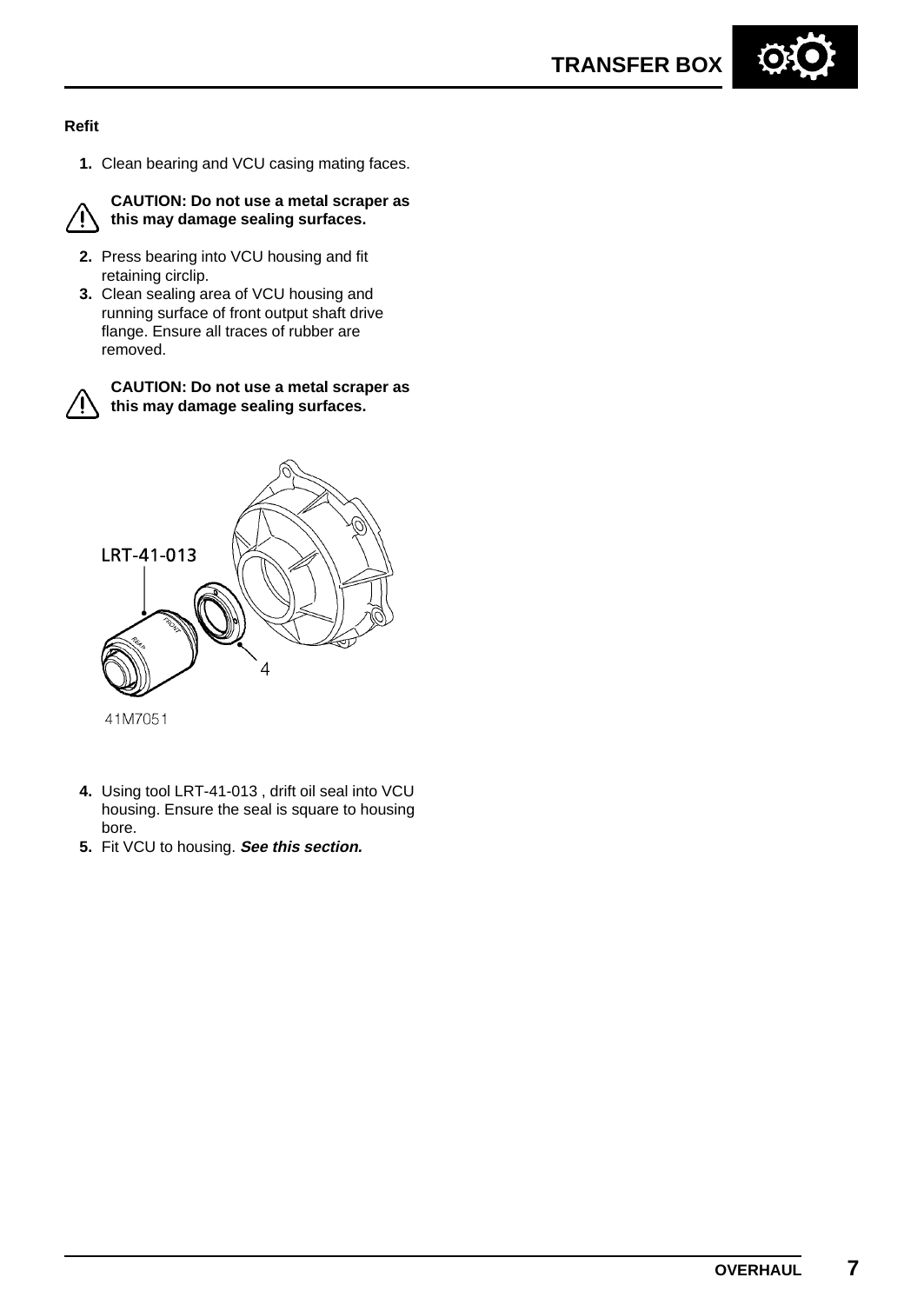#### **SELECTOR FORK ASSEMBLY**

#### **Service repair no - 41.20.40/01**

#### **Remove**



- **1.** Remove viscous coupling assembly. **See this section.**
- **2.** Remove 17 bolts securing halves of transfer box casing.
- **3.** Carefully break RTV seal and remove front transfer box casing from rear casing.
- **4.** Remove selector fork assembly, interlock spool shaft and reduction hub from rear casing. Collect tube spacer.
- **5.** Remove reduction hub from selector fork assembly.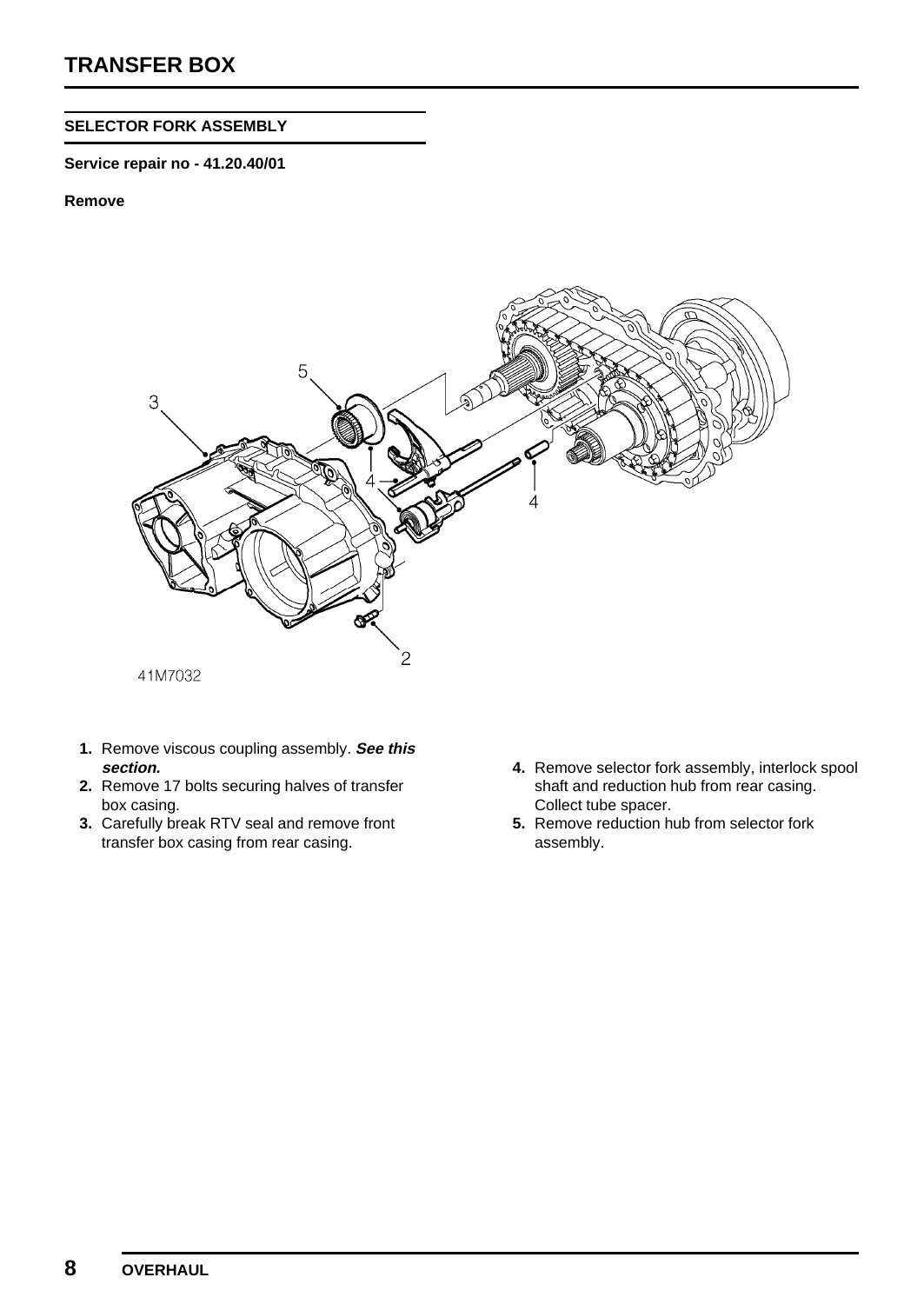#### **Refit**

**1.** Clean RTV sealant from front and rear casing mating surfaces.



#### **CAUTION: Do not use a metal scraper as this may damage sealing surfaces.**

- **2.** Fit reduction hub to selector fork assembly with hub splines towards the shorter end of shift rail.
- **3.** Fit tube spacer to interlock spool shaft.
- **4.** Engage selector fork cam follower to interlock spool cam track.
- **5.** Fit reduction hub to intermediate shaft and engage interlock spool shaft and shift rail to holes in rear casing.
- **6.** Rotate interlock spool shaft to position reduction hub and selector fork to low ratio position, nearest rear casing half. Ensure tube spacer is in position and selector fork cam follower is correctly engaged in interlock spool.
- **7.** If removed, fit 2 dowels into front casing.
- **8.** Apply a continuous 2 mm bead of RTV sealant to rear casing mating face. Path to be around inside of bolt holes.
- **9.** Fit front casing to rear casing, ensure bolt holes and dowels are aligned before disturbing RTV sealant.
- **10.** Fit bolts securing front casing to rear casing and progressively tighten to 35 Nm. (26 lbf.ft)
- **11.** Check freedom of rotation of input shaft and that rear output shaft rotates.
- **12.** Fit viscous coupling assembly. **See this section.**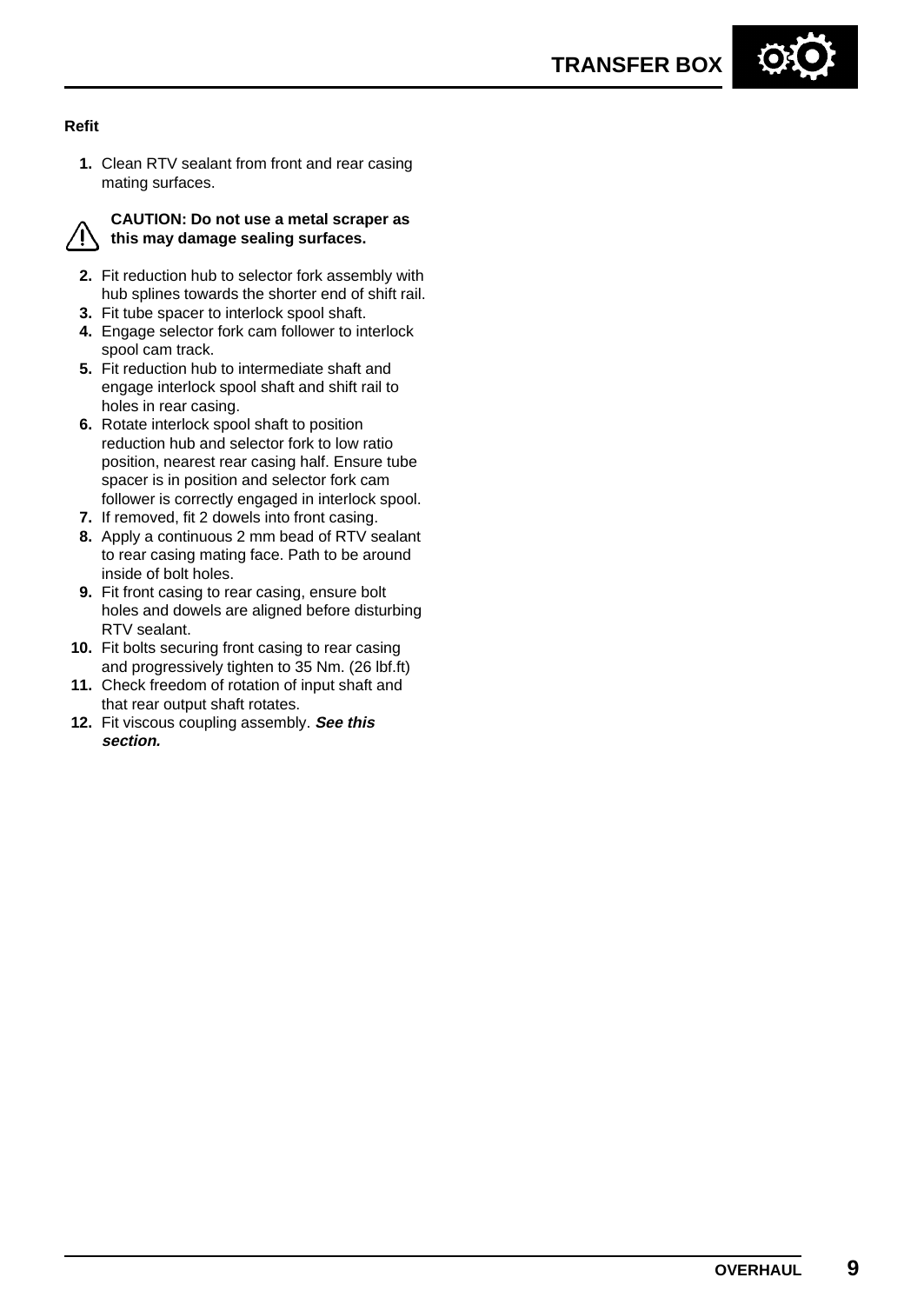#### **REDUCTION HUB**

**Service repair no - 41.20.70/01**



#### **Remove**

- **1.** Remove viscous coupling assembly. **See this section.**
- **2.** Remove 17 bolts securing halves of transfer gearbox casing.
- **3.** Carefully break RTV seal and remove front transfer box casing from rear casing.
- **4.** Remove selector fork assembly, interlock spool shaft and reduction hub from rear casing. Collect tube spacer.
- **5.** Remove reduction hub from selector fork.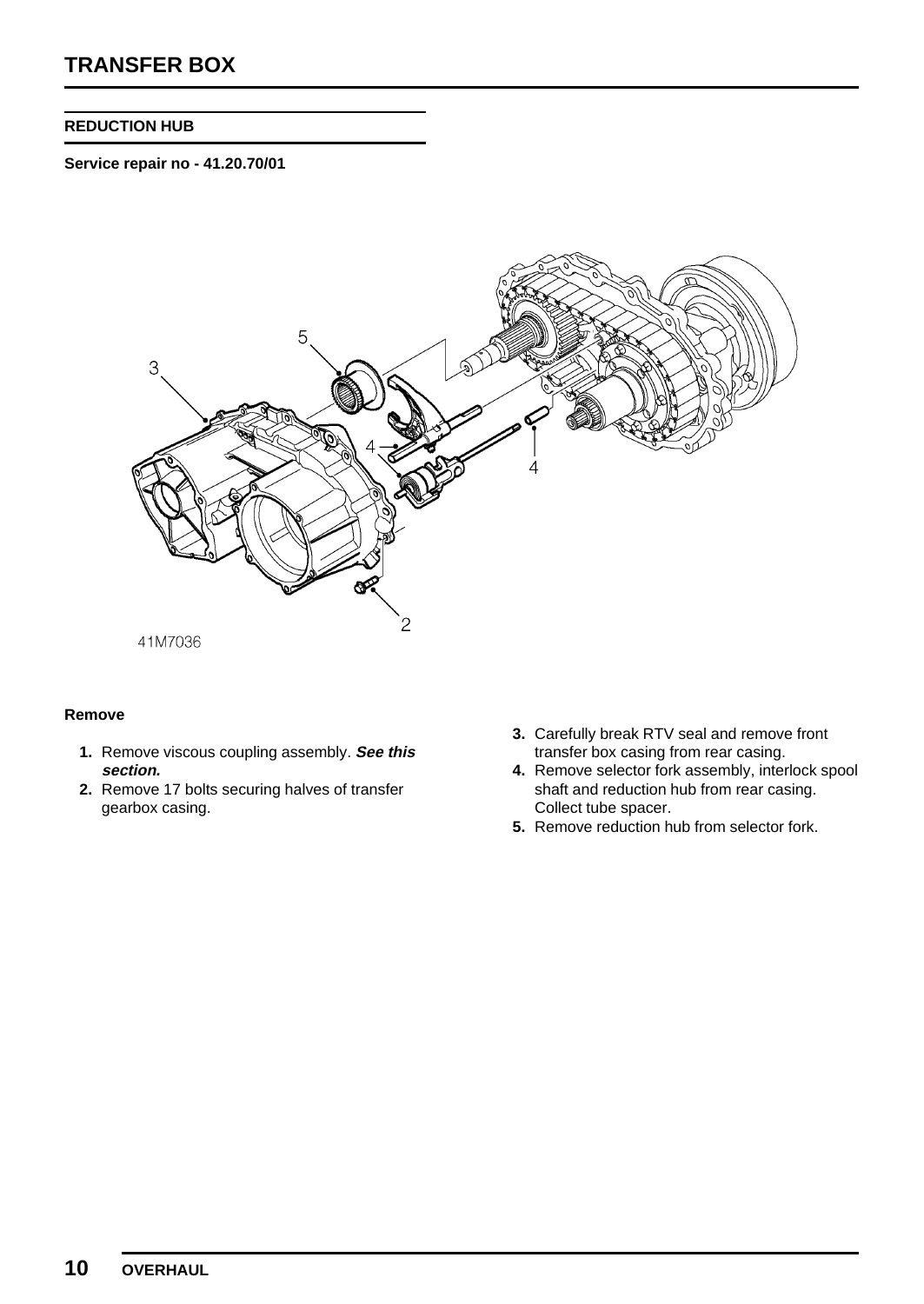#### **Refit**

**1.** Clean RTV sealant from front and rear casing mating surfaces.



#### **CAUTION: Do not use a metal scraper as this may damage sealing surfaces.**

- **2.** Fit reduction hub to selector fork with hub splines towards the shorter end of shift rail.
- **3.** Fit tube spacer to interlock spool shaft.
- **4.** Engage selector fork cam follower to interlock spool cam track.
- **5.** Fit reduction hub to intermediate shaft and engage interlock spool shaft and shift rail to holes in rear casing.
- **6.** Rotate interlock spool shaft to position reduction hub and selector fork to low ratio position, nearest rear casing half. Ensure tube spacer is in position and selector fork cam follower is correctly engaged to interlock spool.
- **7.** If removed, fit 2 dowels to front casing.
- **8.** Apply a continuous 2 mm bead of RTV sealant to rear casing mating face. Path to be around inside of bolt holes.
- **9.** Fit front casing to rear casing, ensure bolt holes and dowels are aligned before disturbing RTV sealant.
- **10.** Fit bolts securing front casing to rear casing and progressively tighten to 35 Nm. (26 lbf.ft)
- **11.** Check freedom of rotation of input shaft and that rear output shaft rotates.
- **12.** Fit viscous coupling assembly. **See this section.**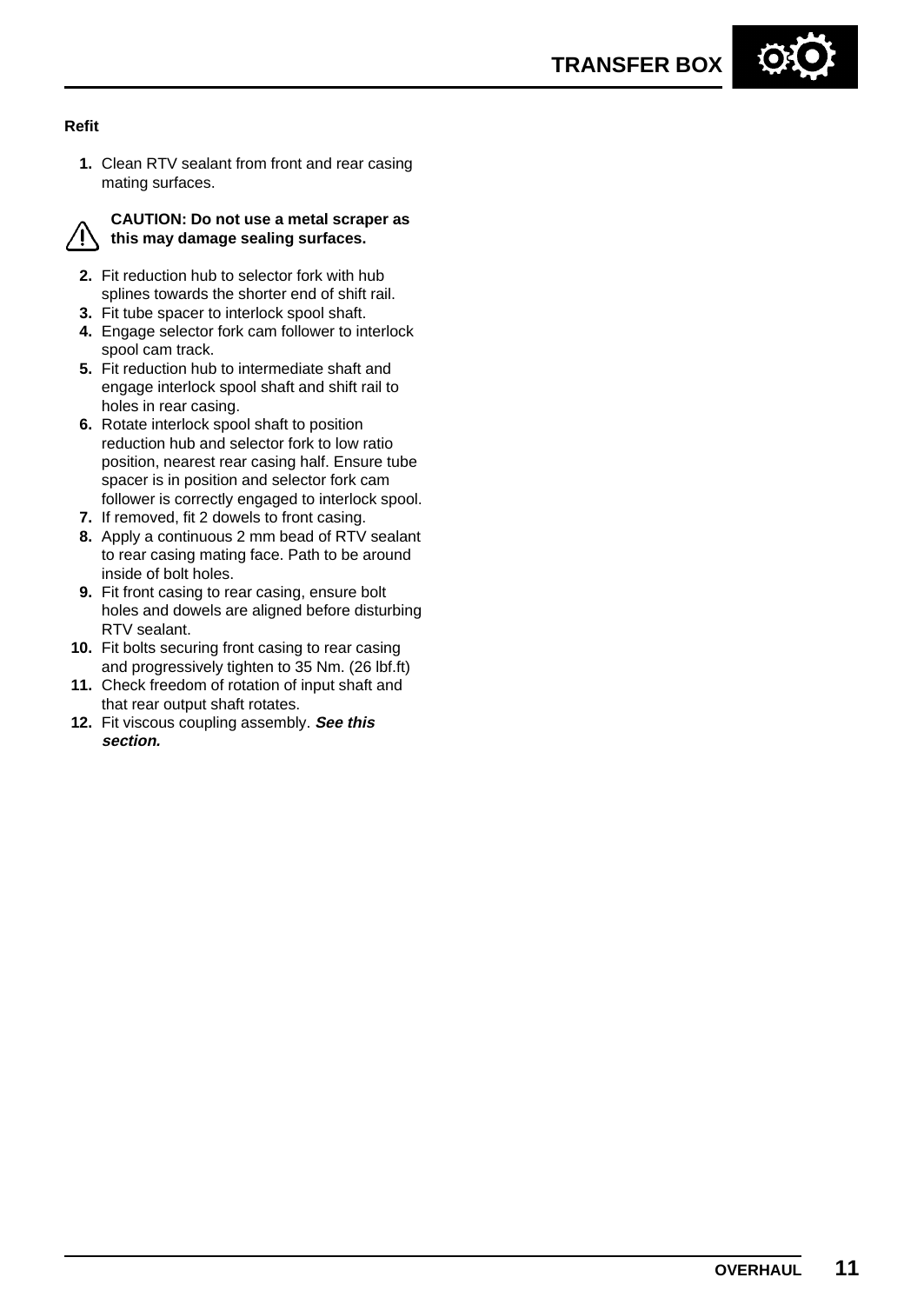#### **INTERLOCK SPOOL**

**Service repair no - 41.20.74/01**



#### **Remove**

- **1.** Remove viscous coupling assembly. **See this section.**
- **2.** Remove 17 bolts securing halves of transfer box casing.
- **3.** Carefully break RTV seal and remove front transfer box casing from rear casing.
- **4.** Remove selector fork assembly, interlock spool shaft and reduction hub from rear casing. Collect tube spacer.
- **5.** Collect interlock spool.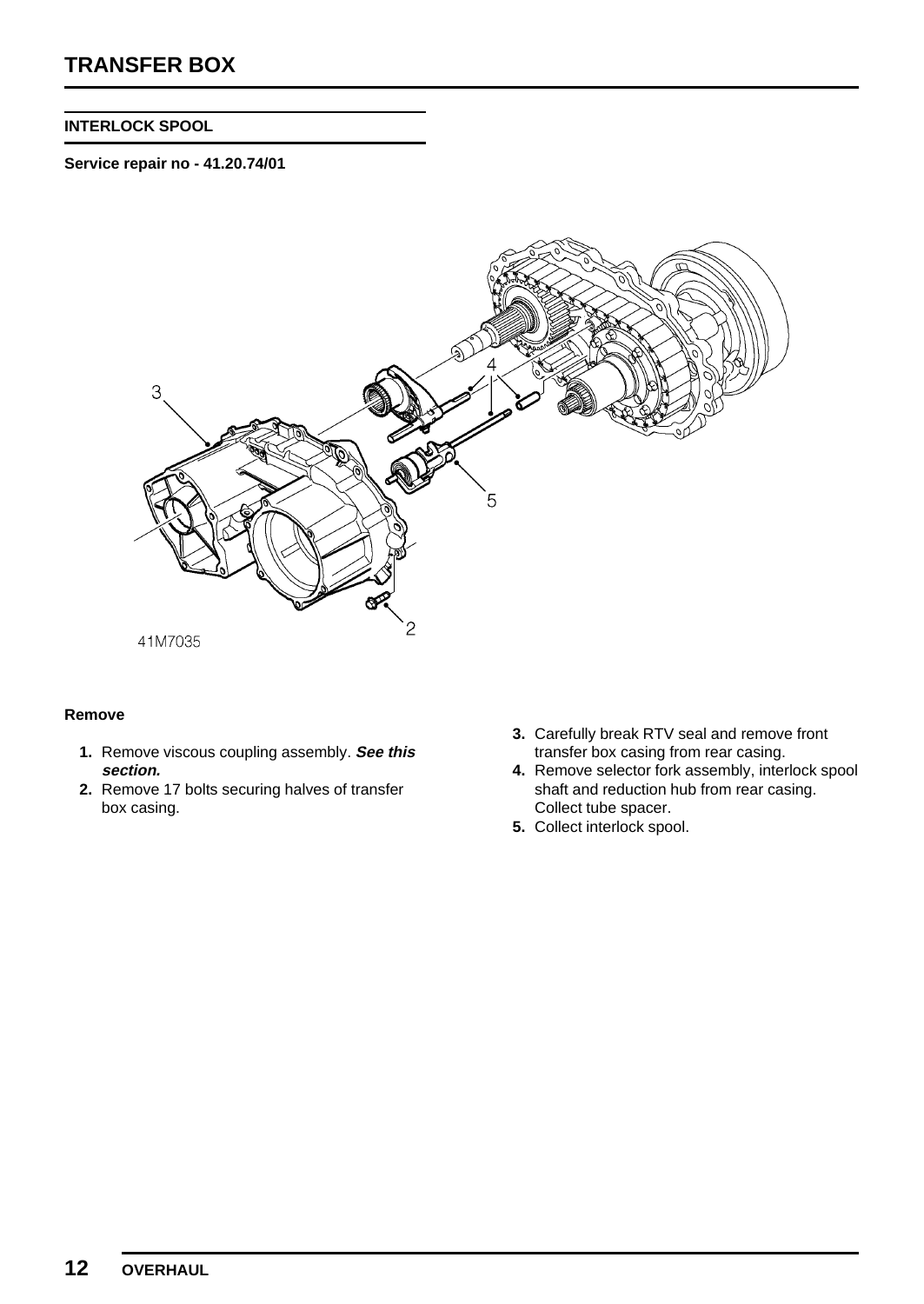

**1.** Clean RTV sealant from front and rear casing mating surfaces.



#### **CAUTION: Do not use a metal scraper as this may damage sealing surfaces.**

- **2.** Fit tube spacer to interlock spool shaft.
- **3.** Engage selector fork cam follower to interlock spool cam track.
- **4.** Fit reduction hub to intermediate shaft and engage interlock spool shaft and shift rail to holes in rear casing.
- **5.** Rotate interlock spool shaft to position reduction hub and selector fork to low ratio position, nearest rear casing half. Ensure tube spacer is in position and selector fork cam follower is correctly engaged in interlock spool.
- **6.** If removed, fit 2 dowels into front casing.
- **7.** Apply a continuous 2 mm bead of RTV sealant to rear casing mating face. Path to be around inside of bolt holes.
- **8.** Fit front casing to rear casing, ensure bolt holes and dowels are aligned before disturbing RTV sealant.
- **9.** Fit bolts securing front casing to rear casing and progressively tighten to 35 Nm. (26 lbf.ft)
- **10.** Check freedom of rotation of input shaft and that rear output shaft rotates.
- **11.** Fit viscous coupling assembly. **See this section.**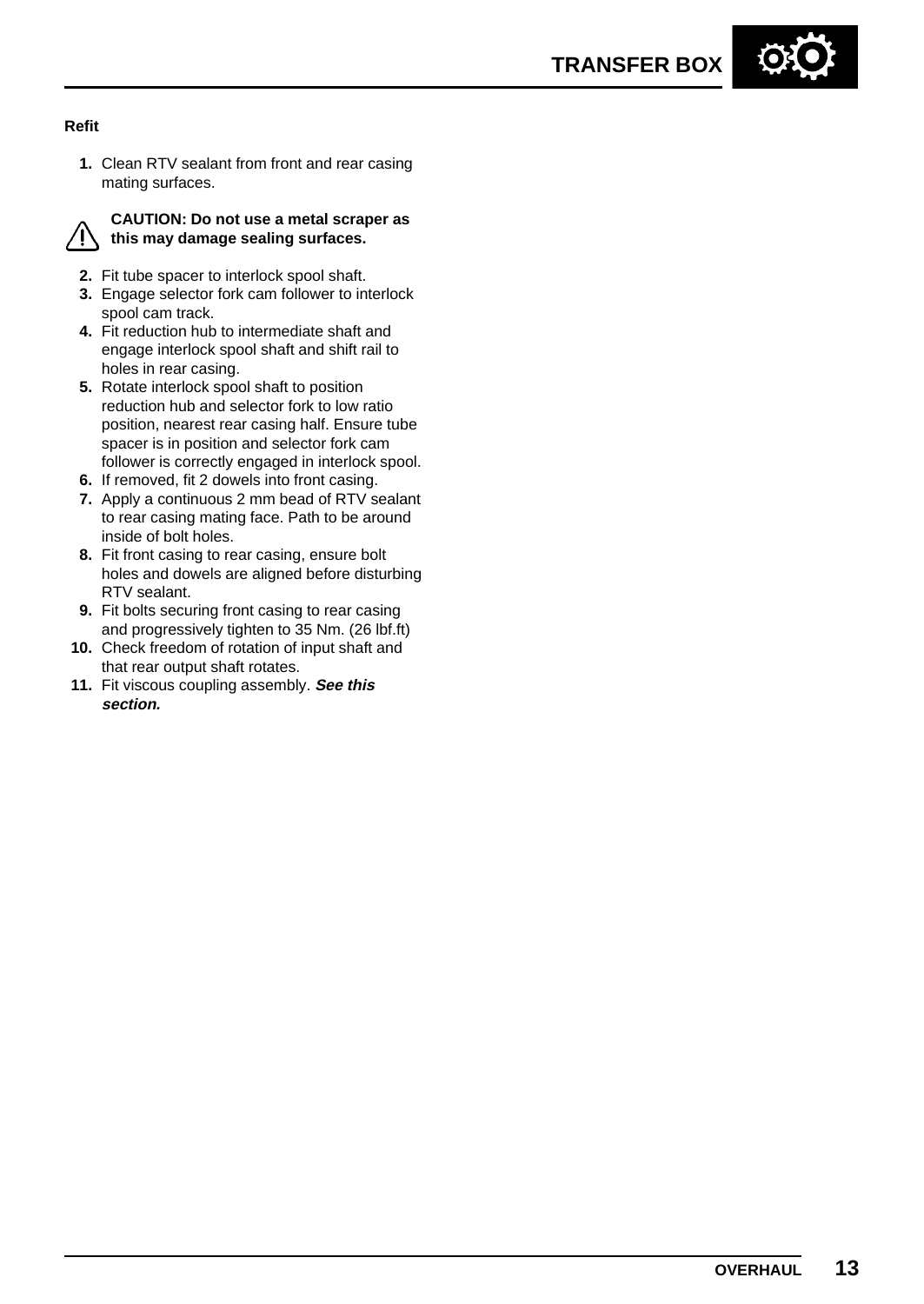#### **REAR OUTPUT SHAFT DRIVE FLANGE**

#### **Service repair no - 41.20.14/01**

#### **Remove**



- **1.** Remove screw securing brake drum to flange.
- **2.** Loosen park brake drum adjusting screw.
- **3.** Remove brake drum.



- **4.** Using LRT-51-003 to restrain drive flange, remove nut securing drive flange to rear output shaft.
- **5.** Collect washer and seal.



**6.** Using LRT-99-500 if necessary, remove flange from output shaft.

#### **Refit**

**1.** Clean running surface of drive flange. Ensure all traces of rubber are removed.



#### **CAUTION: Do not use a metal scraper as this may damage sealing surface.**

- **2.** Fit drive flange to rear output shaft.
- **3.** Fit seal, washer and new nut to rear output shaft.
- **4.** Using LRT-51-003 to restrain drive flange, tighten nut to 220 Nm. (162 lbf.ft)
- **5.** Fit brake drum to drive flange and secure with screw.
- **6.** Adjust park brake drum screw. **See New Range Rover Workshop Manual.**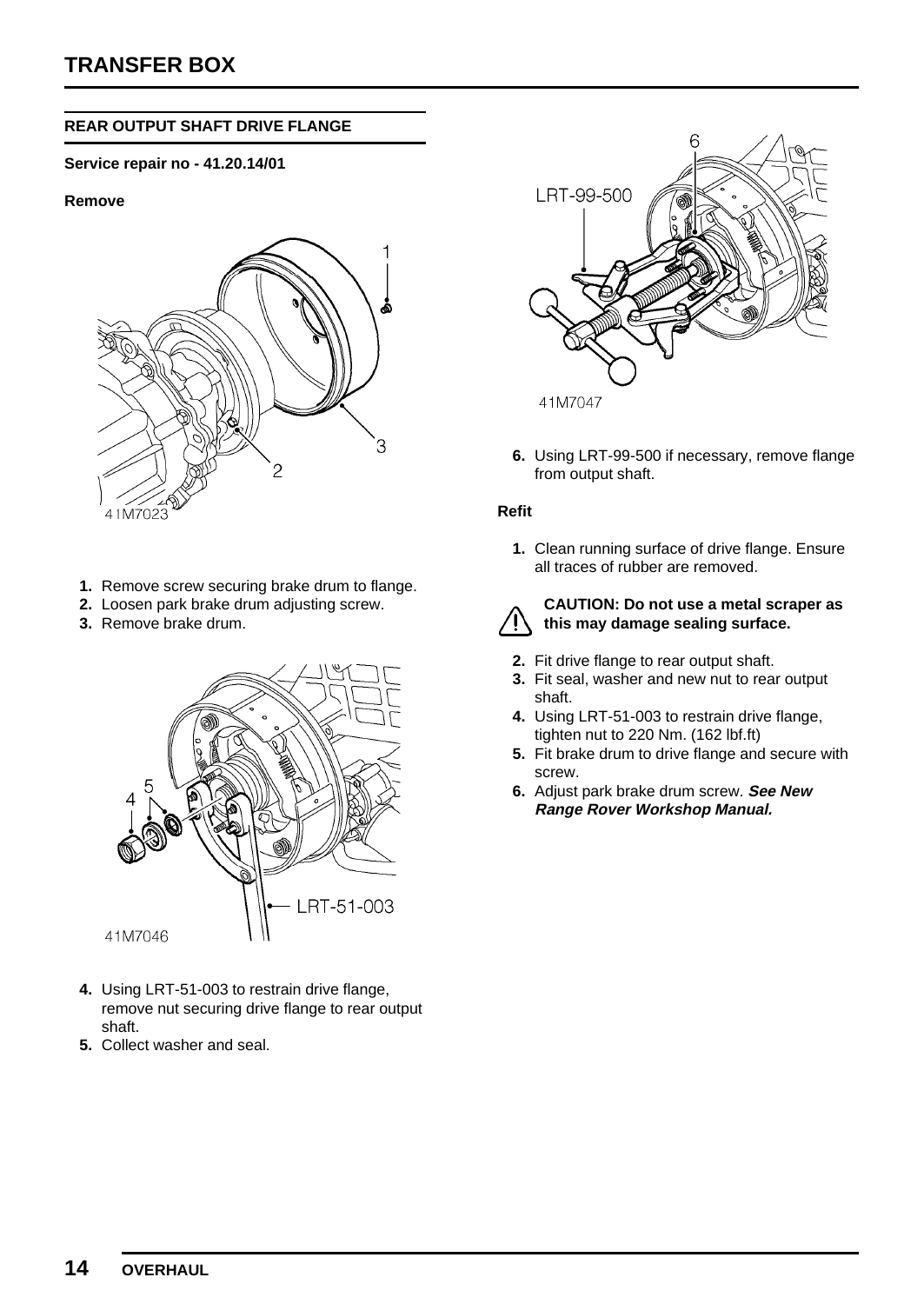

#### **REAR OUTPUT SHAFT OIL SEAL**

#### **Service repair no - 41.20.54/01**

#### **Remove**

**1.** Remove rear output shaft drive flange. **See this section.**



- **2.** Remove dust shroud from transfer box rear casing.
- **3.** Using a flat bladed screwdriver free of rough edges, ease oil seal from rear casing.



#### **CAUTION: Do not mark sealing surface on rear casing.**

**4.** Remove rear output shaft oil seal.

#### **Refit**

**1.** Clean sealing area of rear casing and running surface of drive flange. Ensure all traces of rubber are removed.



#### **CAUTION: Do not use a metal scraper as this may damage sealing surfaces.**

**2.** Lubricate sealing surfaces of seal with clean gearbox oil.



**3.** Using LRT-41-013 fit oil seal to transfer box rear casing.

- **4.** Fit dust shroud to transfer box rear casing.
- **5.** Fit rear output shaft drive flange. **See this section.**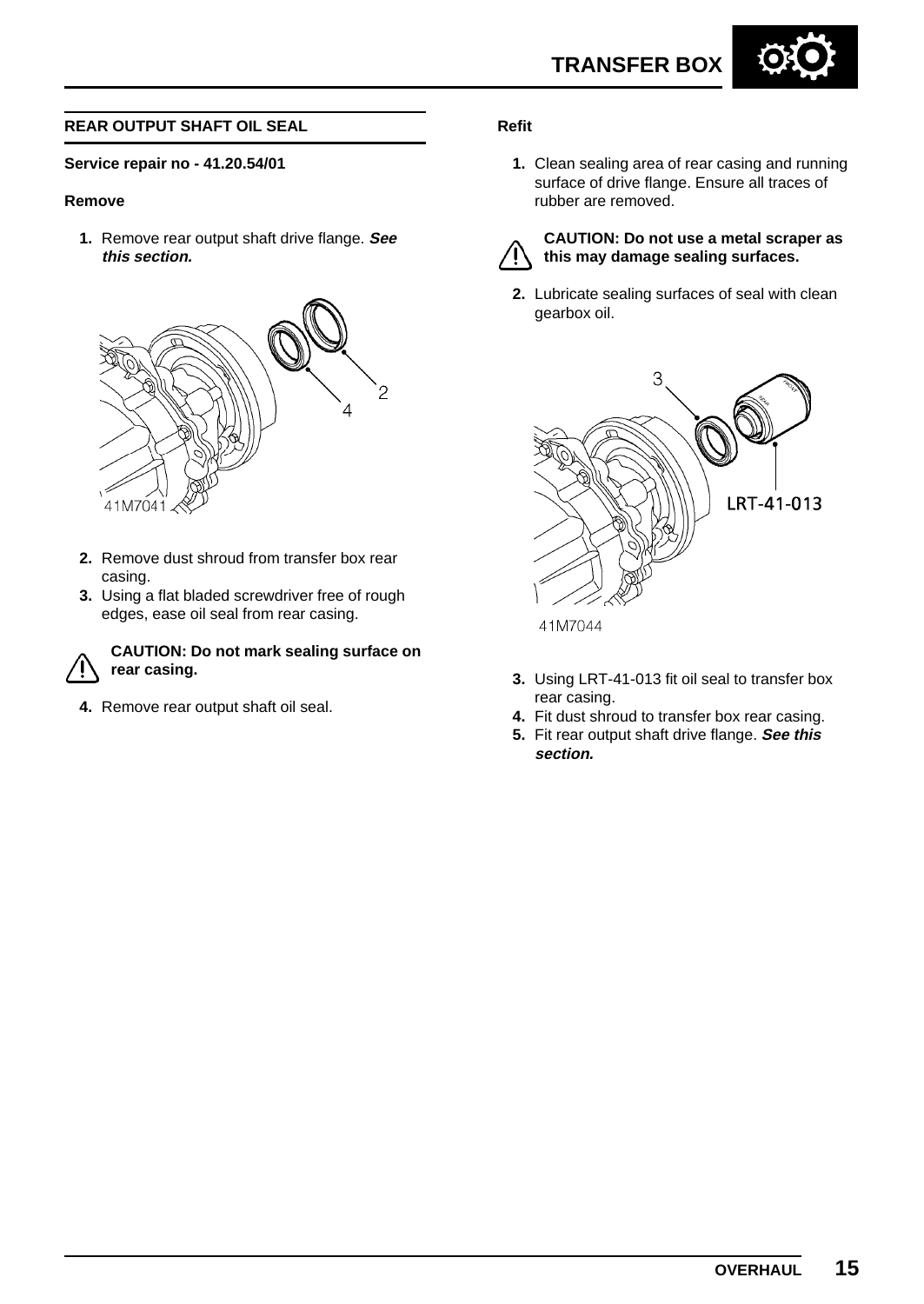#### **DRIVE CHAIN**

#### **Service repair no - 41.20.67/01**

#### **Remove**

- **1.** Remove rear output shaft drive flange. **See this section.**
- **2.** Remove interlock spool. **See this section.**



#### 41M7031

**3.** Release differential assembly from rear casing until differential rear bearing is clear of casing.



#### **NOTE: Ensure rear output drive shaft moves with differential.**

- **4.** Tilt differential assembly towards drive sprocket, take care not to bruise casing.
- **5.** Remove drive chain from gears.
- **6.** Position differential assembly to rest in rear casing.

- **1.** Position differential assembly towards drive gear and fit drive chain to both gears.
- **2.** Engage chain to gears and align differential rear bearing to rear casing.
- **3.** Engage differential rear bearing to rear casing and output shaft to output shaft bearing.
- **4.** Fit interlock spool. **See this section.**
- **5.** Fit rear output shaft drive flange. **See this section.**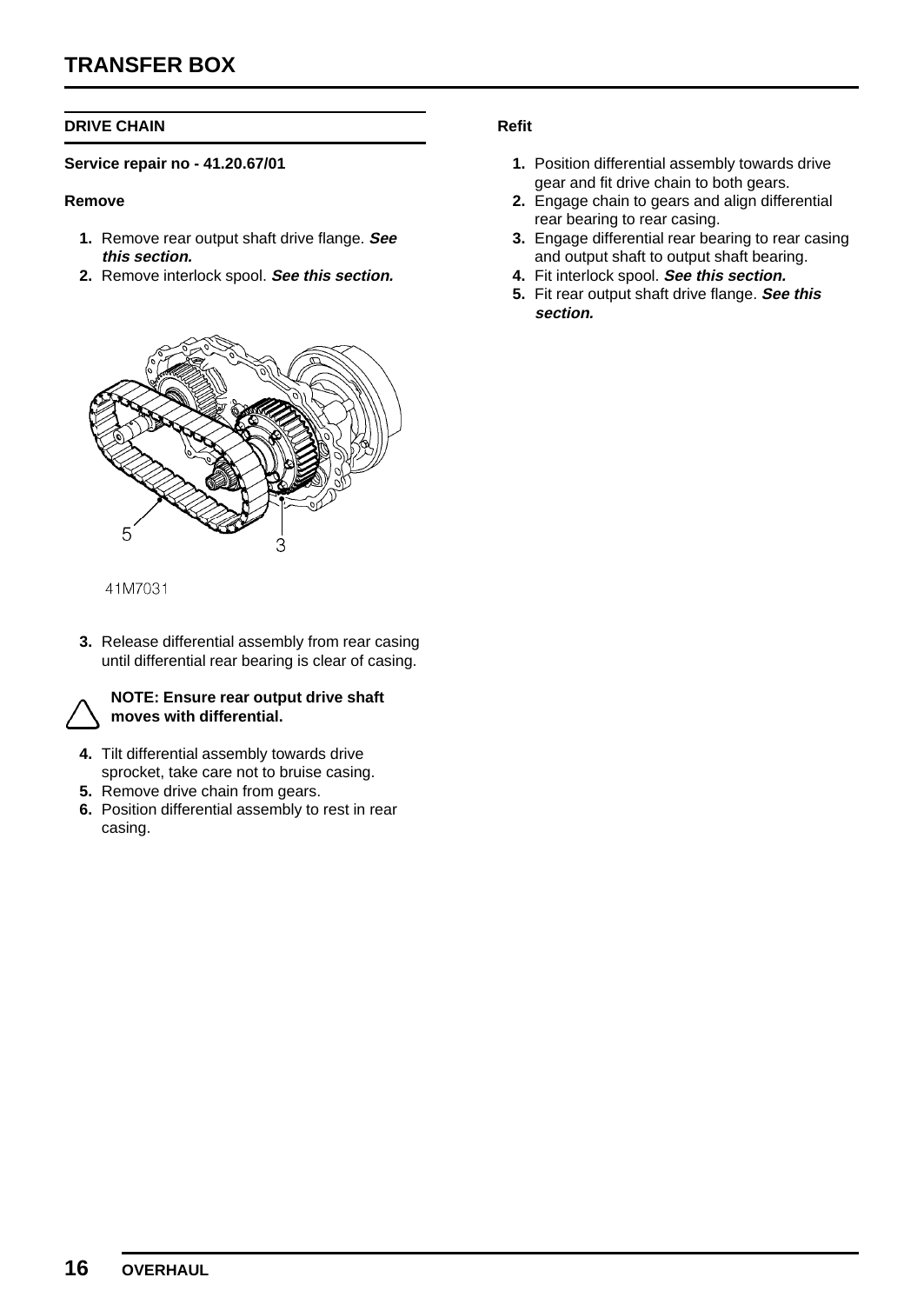

#### **Service repair no - 41.20.13/01**

#### **Remove**

**1.** Remove drive chain. **See this section.**



41M7027

**2.** Remove differential unit from rear output shaft.

#### **Refit**

- **1.** Fit differential unit to rear output shaft.
- **2.** Fit drive chain. **See this section.**

#### **DIFFERENTIAL BEARINGS**

#### **Service repair no - 41.20.17/01**

#### **Remove**

**1.** Remove differential unit from transfer box. **See this section.**



41M7021

**2.** Using a suitable puller, remove 2 bearings from differential unit.

- **1.** Ensure bearing and differential mating faces are clean.
- **2.** Press bearings onto differential unit.
- **3.** Fit differential unit to transfer box. **See this section.**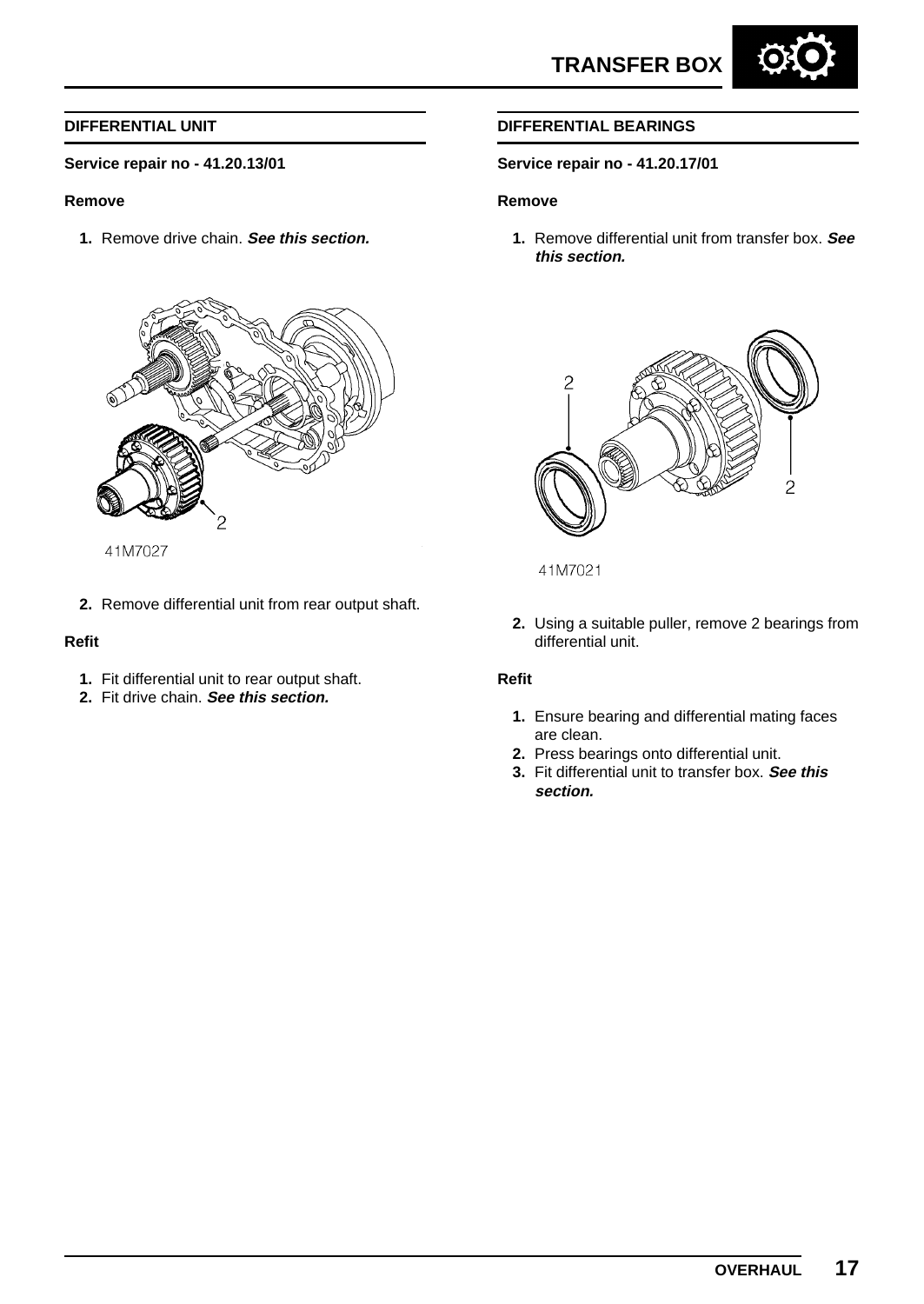#### **REAR OUTPUT SHAFT**

#### **Service repair no - 41.20.18/01**

#### **Remove**

**1.** Remove differential unit. **See this section.**



41M7024

**2.** Remove rear output shaft from rear casing.

#### **Refit**

- **1.** Fit rear output shaft to rear casing.
- **2.** Fit differential unit. **See this section.**

#### **REAR OUTPUT SHAFT BEARING**

#### **Service repair no - 41.20.19/01**

#### **Remove**

**1.** Remove rear output shaft. **See this section.**



- **2.** Remove dust shroud from transfer box rear casing.
- **3.** Using a flat bladed screwdriver free of rough edges, ease oil seal from rear casing.



#### **CAUTION: Do not mark sealing surface on rear casing.**

- **4.** Remove rear output shaft oil seal.
- **5.** Remove circlip retaining rear output shaft bearing to rear casing.
- **6.** Press out rear output shaft bearing from rear casing.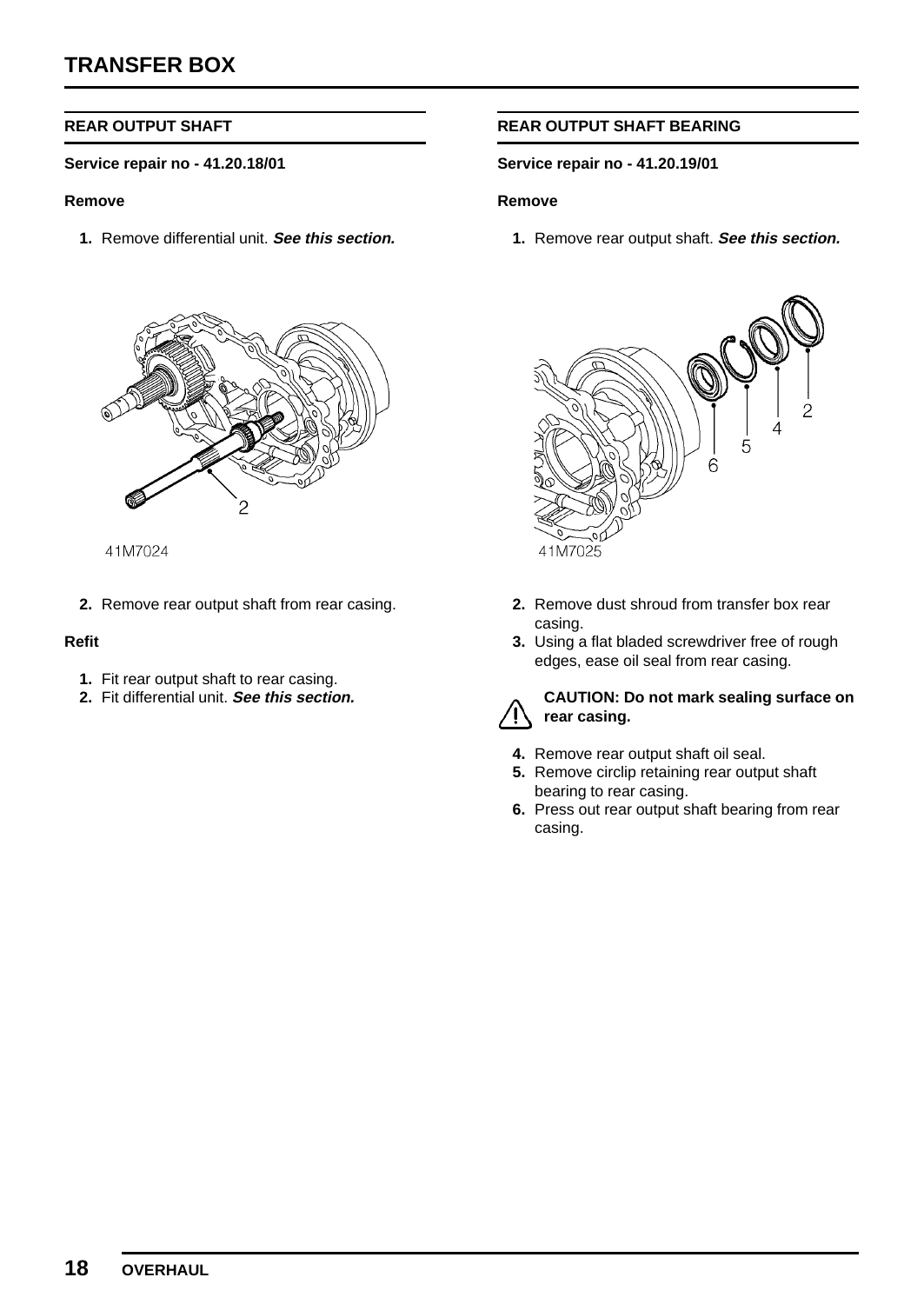

#### **Refit**

- **1.** Clean bearing and rear casing mating surfaces.
- **2.** Press bearing into rear casing.
- **3.** Fit circlip retaining bearing in rear casing.
- **4.** Clean sealing area of rear casing and running surface of drive flange. Ensure all traces of rubber are removed.

#### **CAUTION: Do not use a metal scraper as this may damage sealing surfaces.**

**5.** Lubricate sealing surfaces of seal with clean gearbox oil.



- **6.** Using LRT-41-013, fit oil seal to transfer gearbox rear casing.
- **7.** Fit dust shroud to transfer box rear casing.
- **8.** Fit rear output shaft. **See this section.**

#### **INTERMEDIATE SHAFT DRIVE GEAR**

#### **Service repair no - 41.20.22/01**

#### **Remove**

**1.** Remove drive chain. **See this section.**



41M7029

- **2.** Remove circlip securing drive gear to intermediate shaft.
- **3.** Remove drive gear from intermediate shaft.

- **1.** Ensure drive gear and intermediate shaft are clean and free from burrs.
- **2.** Fit drive gear to intermediate shaft.
- **3.** Fit circlip retaining drive gear to intermediate shaft.
- **4.** Fit drive chain. **See this section.**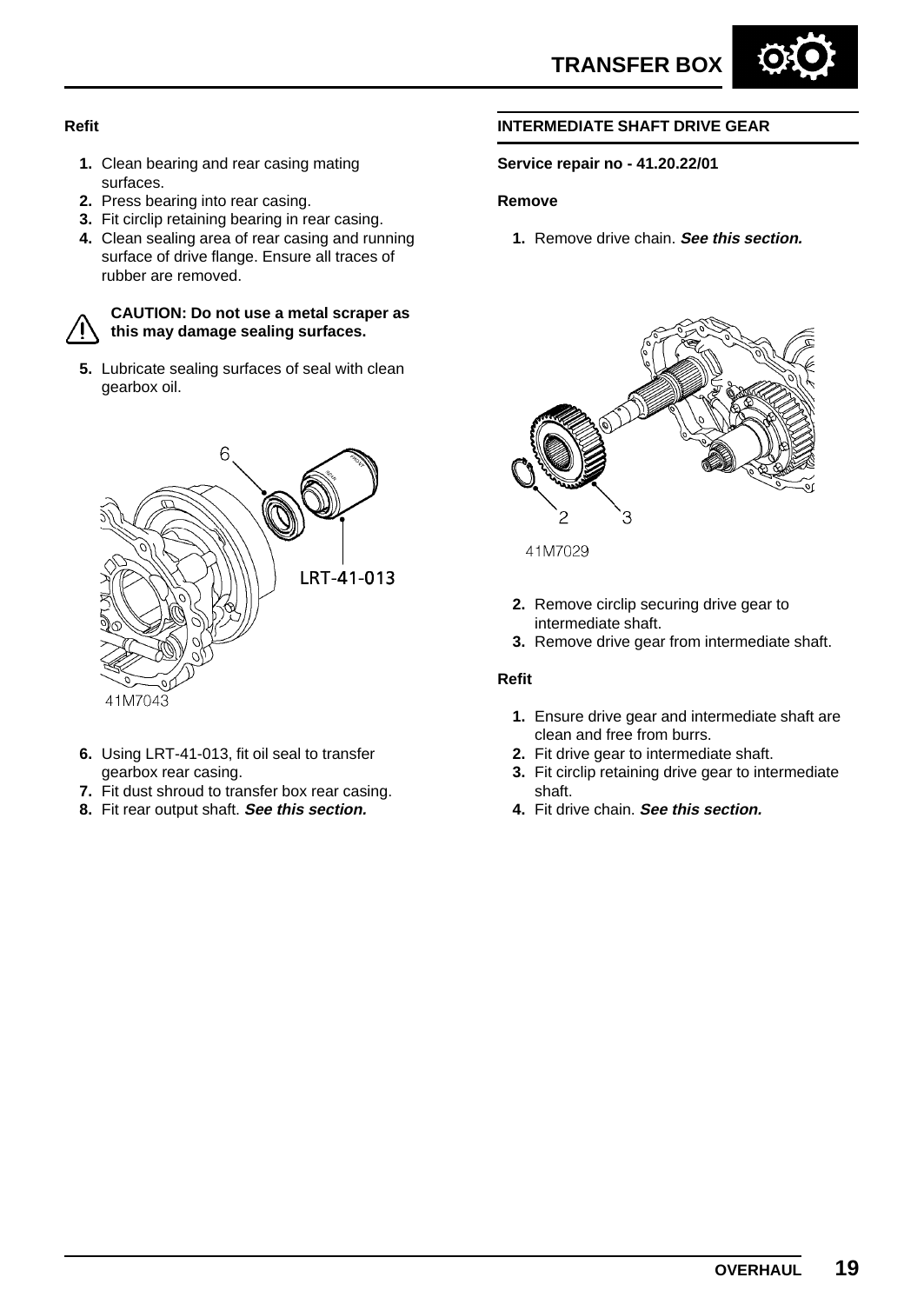#### **INTERMEDIATE SHAFT REAR BEARING**

#### **Service repair no - 41.20.21/01**

#### **Remove**

**1.** Remove intermediate shaft drive gear. **See this section.**



41M7028

- **2.** Remove 2 magnets from rear casing.
- **3.** Release oil strainer clip from rear casing.
- **4.** Expand snap ring retaining intermediate shaft rear bearing to rear casing.
- **5.** Remove intermediate shaft, oil pump and strainer assembly from rear casing.
- **6.** Remove circlip retaining intermediate shaft bearing to intermediate shaft.
- **7.** Using a suitable puller, remove bearing from rear of intermediate shaft.

#### **Refit**

- **1.** Ensure bearing and intermediate shaft mating surfaces are clean and free of burrs.
- **2.** Press bearing onto intermediate shaft.
- **3.** Fit circlip retaining bearing to intermediate shaft.
- **4.** Expand snap ring in rear housing and fit intermediate shaft assembly to rear casing.
- **5.** Ensure snap ring is correctly located to rear bearing.
- **6.** Fit filter hose clip to rear casing.
- **7.** Fit magnets to rear casing.
- **8.** Fit intermediate shaft drive gear. **See this section.**

#### **OIL PUMP**

#### **Service repair no - 41.20.30/01**

#### **Remove**

**1.** Remove intermediate shaft rear bearing. **See this section.**



41M7030

- **2.** Remove circlip retaining oil pump to intermediate shaft.
- **3.** Remove washer from intermediate shaft.
- **4.** Remove oil pump and hose assembly from intermediate shaft.
- **5.** Release clip and remove hose from oil pump.

- **1.** Fit hose to oil pump and secure with clip.
- **2.** Fit oil pump to intermediate shaft.
- **3.** Fit washer and circlip securing pump to intermediate shaft.
- **4.** Fit intermediate shaft rear bearing. **See this section.**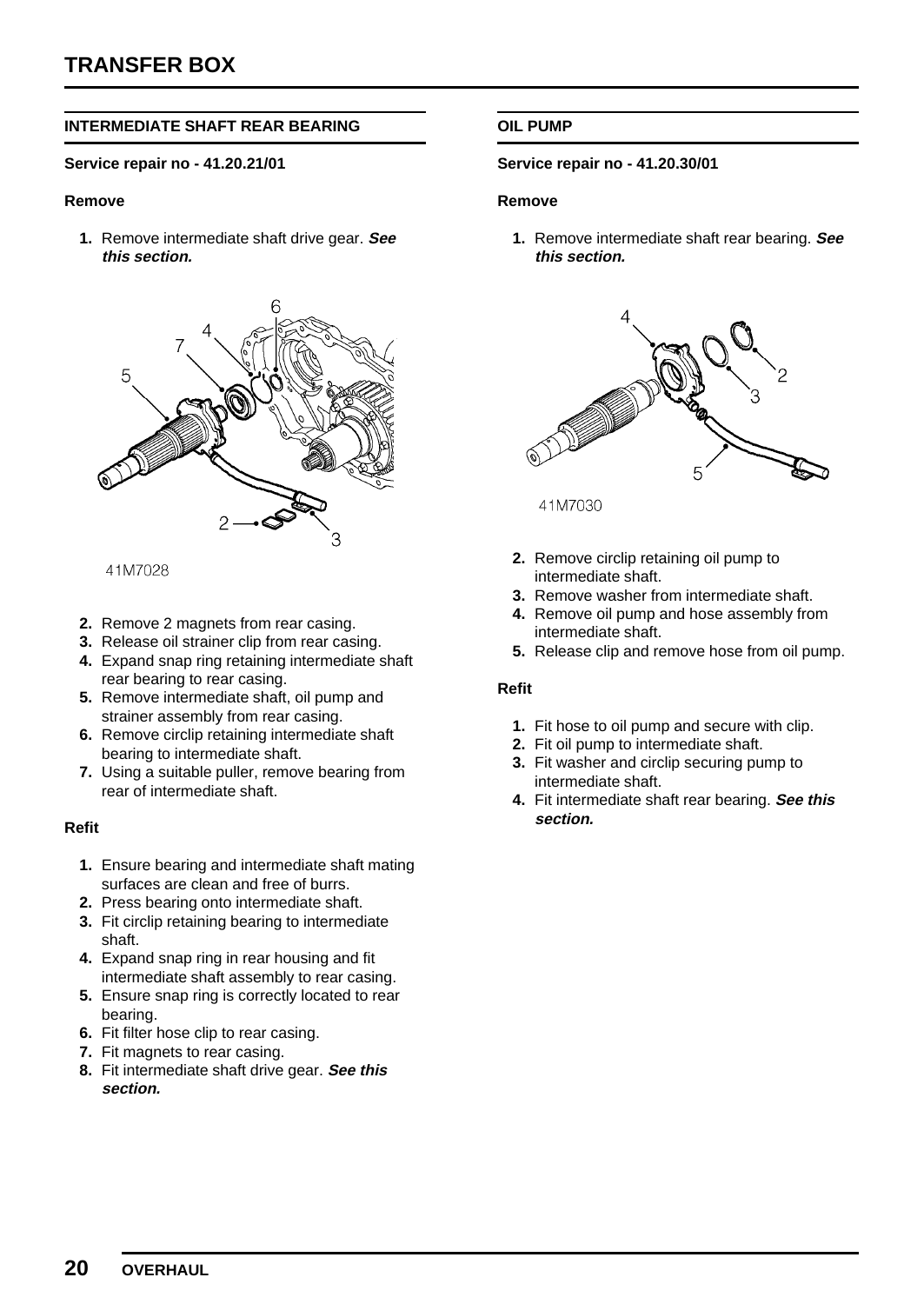



#### **INTERMEDIATE SHAFT**

#### **Service repair no - 41.20.20/01**

#### **Remove**

**1.** Remove oil pump. **See this section.**



41M7026

**2.** Remove circlip from intermediate shaft.

- **1.** Fit circlip to intermediate shaft.
- **2.** Fit oil pump. **See this section.**